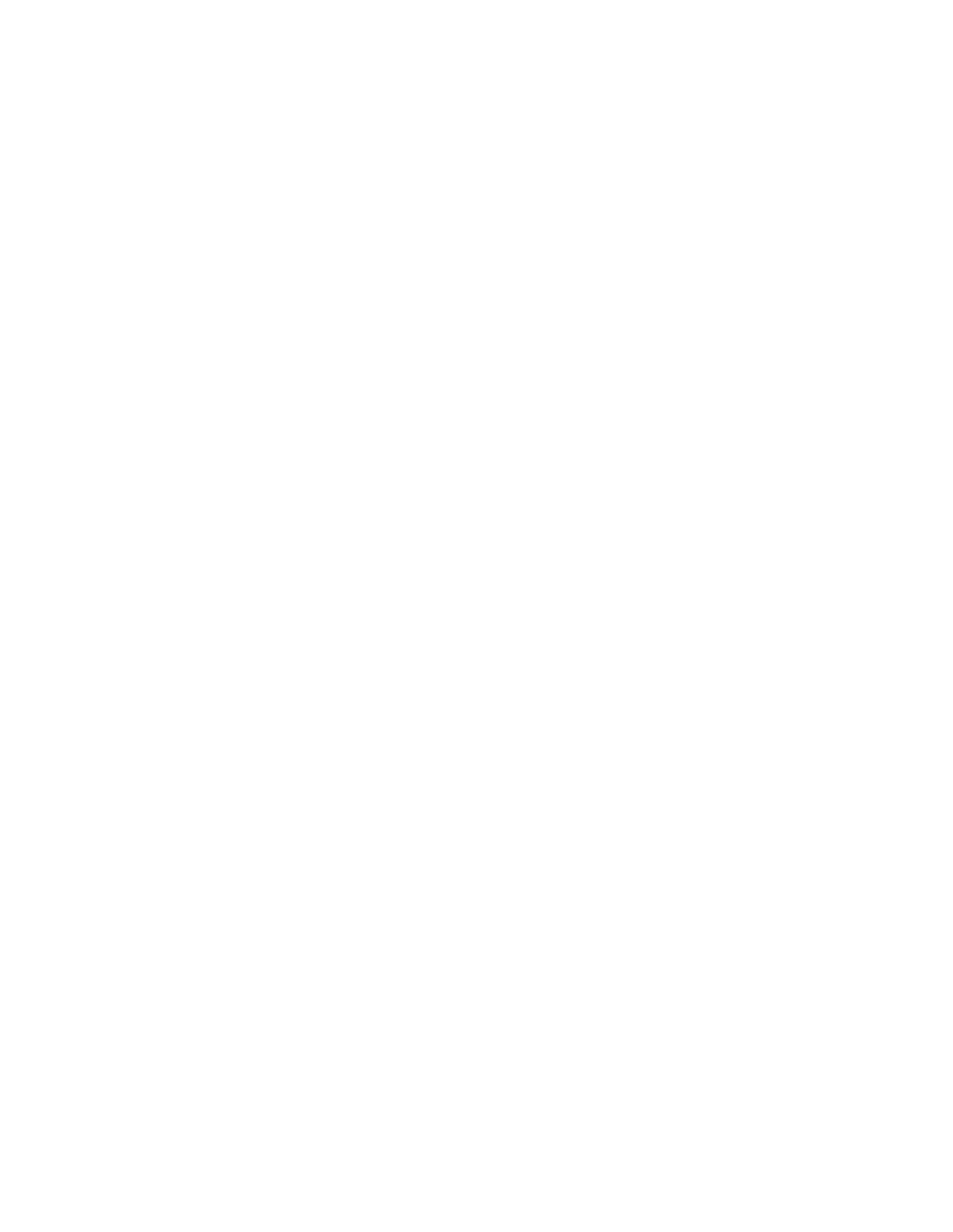# Contents

| $\gg$ |                                                                   |  |  |  |  |  |
|-------|-------------------------------------------------------------------|--|--|--|--|--|
| $\gg$ |                                                                   |  |  |  |  |  |
|       | $\gg$                                                             |  |  |  |  |  |
|       | $\rangle$                                                         |  |  |  |  |  |
| $\gg$ |                                                                   |  |  |  |  |  |
|       | $\left\langle \right\rangle$                                      |  |  |  |  |  |
|       |                                                                   |  |  |  |  |  |
|       |                                                                   |  |  |  |  |  |
|       | $\gg$                                                             |  |  |  |  |  |
|       | $\gg$                                                             |  |  |  |  |  |
|       | $\gg$                                                             |  |  |  |  |  |
|       | $\gg$                                                             |  |  |  |  |  |
|       | $\gg$                                                             |  |  |  |  |  |
|       |                                                                   |  |  |  |  |  |
|       | $\gg$                                                             |  |  |  |  |  |
|       | Clustering – Manually matching system patient record  13<br>$\gg$ |  |  |  |  |  |
|       | $\gg$                                                             |  |  |  |  |  |
|       |                                                                   |  |  |  |  |  |
|       |                                                                   |  |  |  |  |  |
|       |                                                                   |  |  |  |  |  |
|       |                                                                   |  |  |  |  |  |
|       |                                                                   |  |  |  |  |  |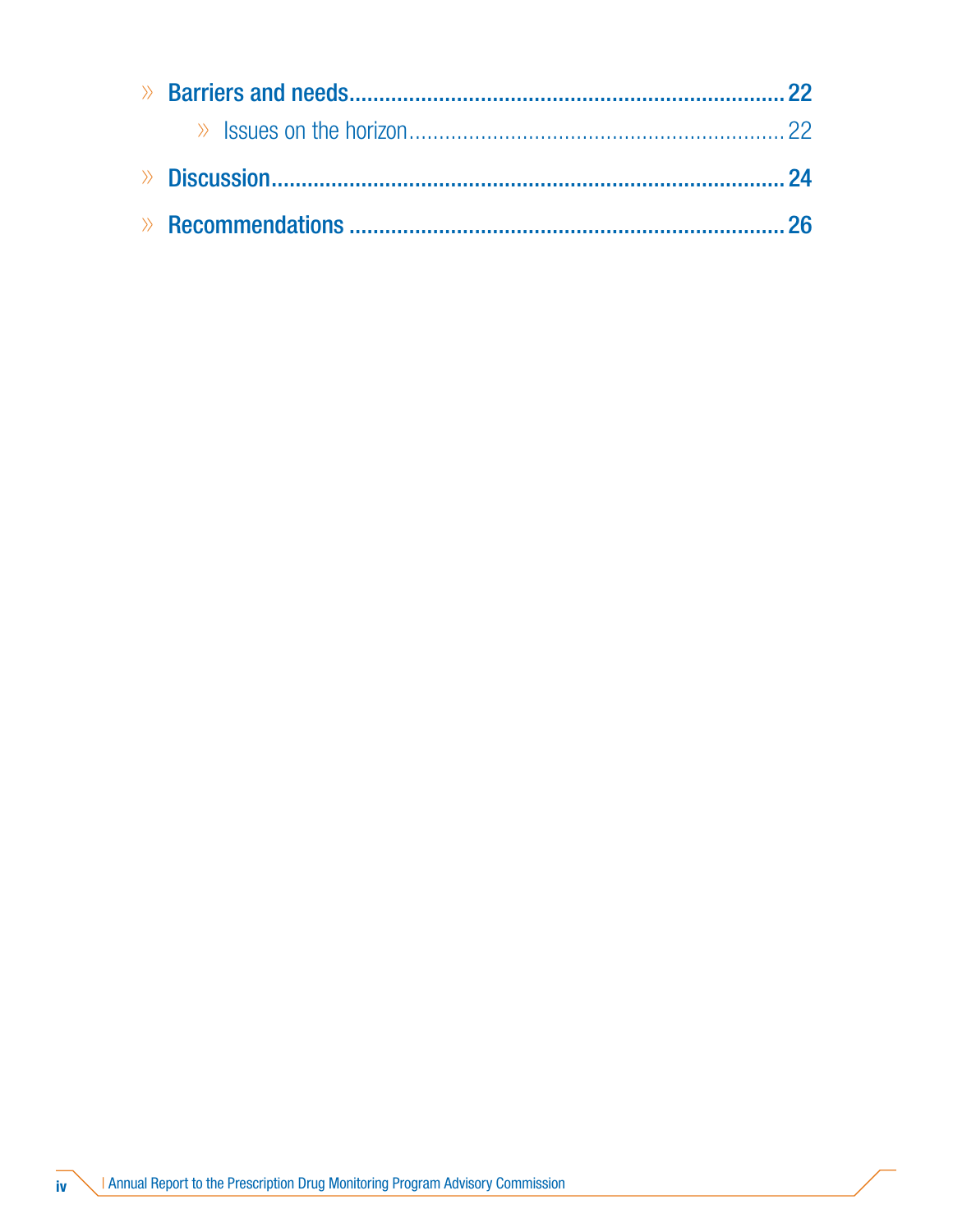# <span id="page-4-0"></span>Acknowledgments

#### Technical data contact:

Joshua Van Otterloo, M.S.P.H., research analyst, Prescription Drug Monitoring Program, Injury and Violence Prevention Section, [Joshua.Vanotterloo@state.or.us](mailto:Joshua.Vanotterloo@state.or.us)

#### Media contact:

Susan Wickstrom, communications analyst, [Susan.D.Wickstrom@state.or.us](mailto:Susan.D.Wickstrom@state.or.us), 971-673-0892

#### Program contact:

Lisa Millet, M.S.H., section manager, Injury and Violence Prevention Section, Center for Prevention and Health Promotion, [Lisa.M.Millet@state.or.us](mailto:Lisa.M.Millet@state.or.us)

#### Additional program staff:

Dagan Wright, Ph.D., M.P.H., lead research analyst, Injury and Violence PreventionSection, [Dagan.A.Wright@state.or.us](mailto:Dagan.A.Wright@state.or.us)

Stephanie Vesik, program analyst, Prescription Drug Monitoring Program, Injury and Violence Prevention Section, [Stephanie.G.Vesik@state.or.us](mailto:Stephanie.G.Vesik@state.or.us)

Oregon Health Authority Public Health Division Center for Prevention and Health Promotion Injury and Violence Prevention Program 800 NE Oregon St. Ste. 730 Portland, Oregon 97232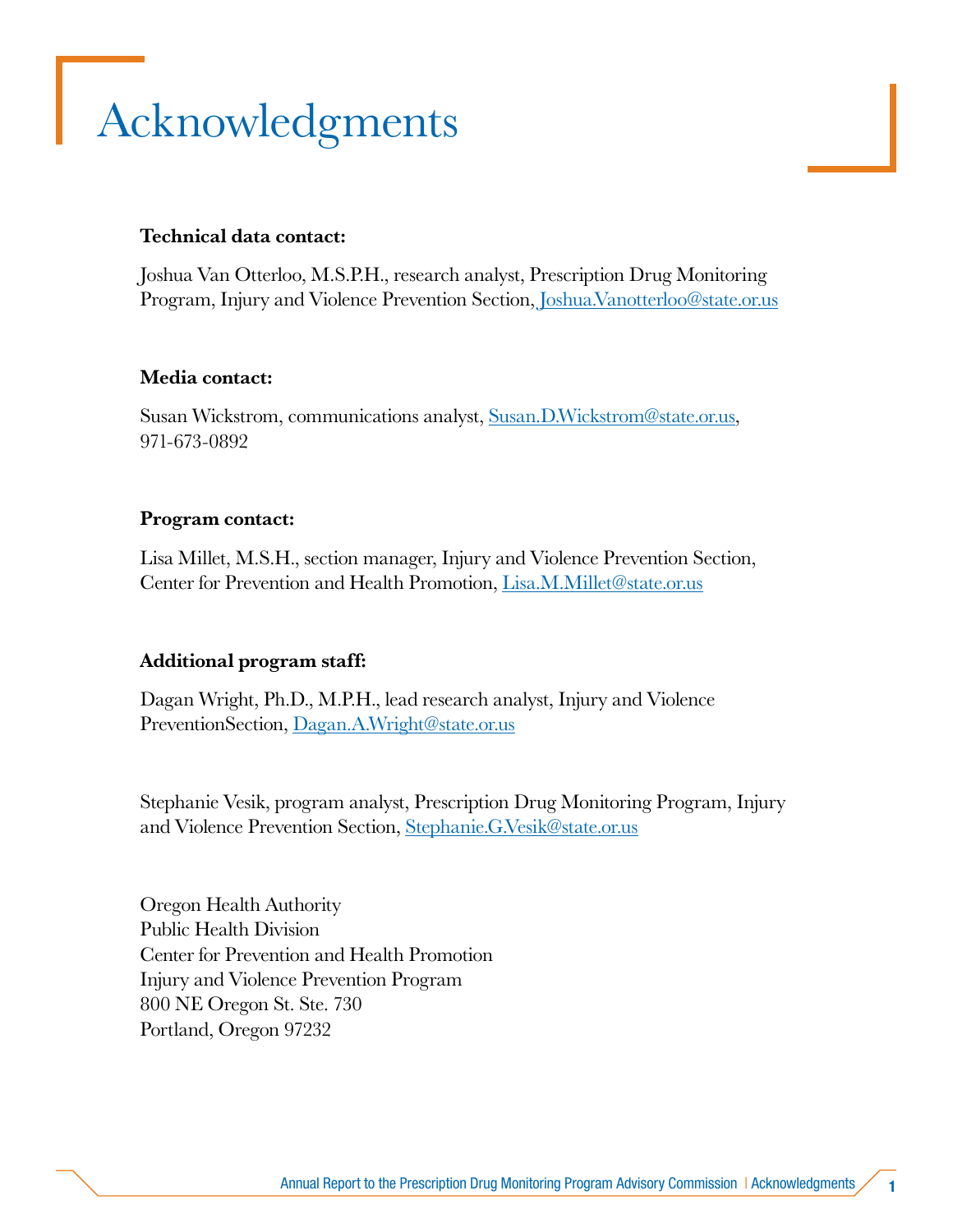# <span id="page-5-0"></span>Executive summary

In 2009, the Oregon Legislature passed Senate Bill 355 mandating the Oregon Health Authority (OHA) develop a Prescription Drug Monitoring Program (PDMP). The program became operational in September 2011. The PDMP is an electronic, Web-based data system that collects information on Schedule II–IV controlled substances dispensed by Oregon-licensed retail pharmacies. For authenticated system users who can prescribe or dispense controlled substances, the PDMP provides 24-hour, seven-day-a-week access to information on controlled substances dispensed to their patients or customers. The intent of the PDMP is to help health care providers improve patient care and prevent some of the problems associated with controlled substances.

The Oregon Legislature passed Senate Bill 71 amending the PDMP legislation in 2015. The new law requires pharmacies to report prescriptions subject to reporting in the PDMP, not later than 72 hours after dispensing. The previous requirement was to submit within one week. This change in reporting became effective on Jan. 1, 2016.

#### **Findings**

In 2015:

- Almost 100% of the pharmacies required to report controlled substance prescription data uploaded information into the system, and 96% of pharmacies complied with the mandated seven-day statutory limit for reporting.
- 48% of all Oregon-licensed health care providers who prescribed at least one Schedule II–IV controlled substance had a PDMP account (Table 1).
- PDMP staff authorized systems accounts for 124 health care providers in states bordering Oregon (California, Idaho and Washington). These accounts represent 1% of the total number of active accounts.
- 78% of the controlled substance prescription records in the PDMP were prescribed by 4,000 health care providers (Figure 2). Of these 4,000 most frequent prescribers, 72% had PDMP accounts (Table 2).
- The average number of patient queries conducted annually by health care providers and pharmacists increased for all provider groups as compared with 2014 (Figure 3). The exception was naturopathic doctors, who conducted fewer queries in 2015 compared with 2014.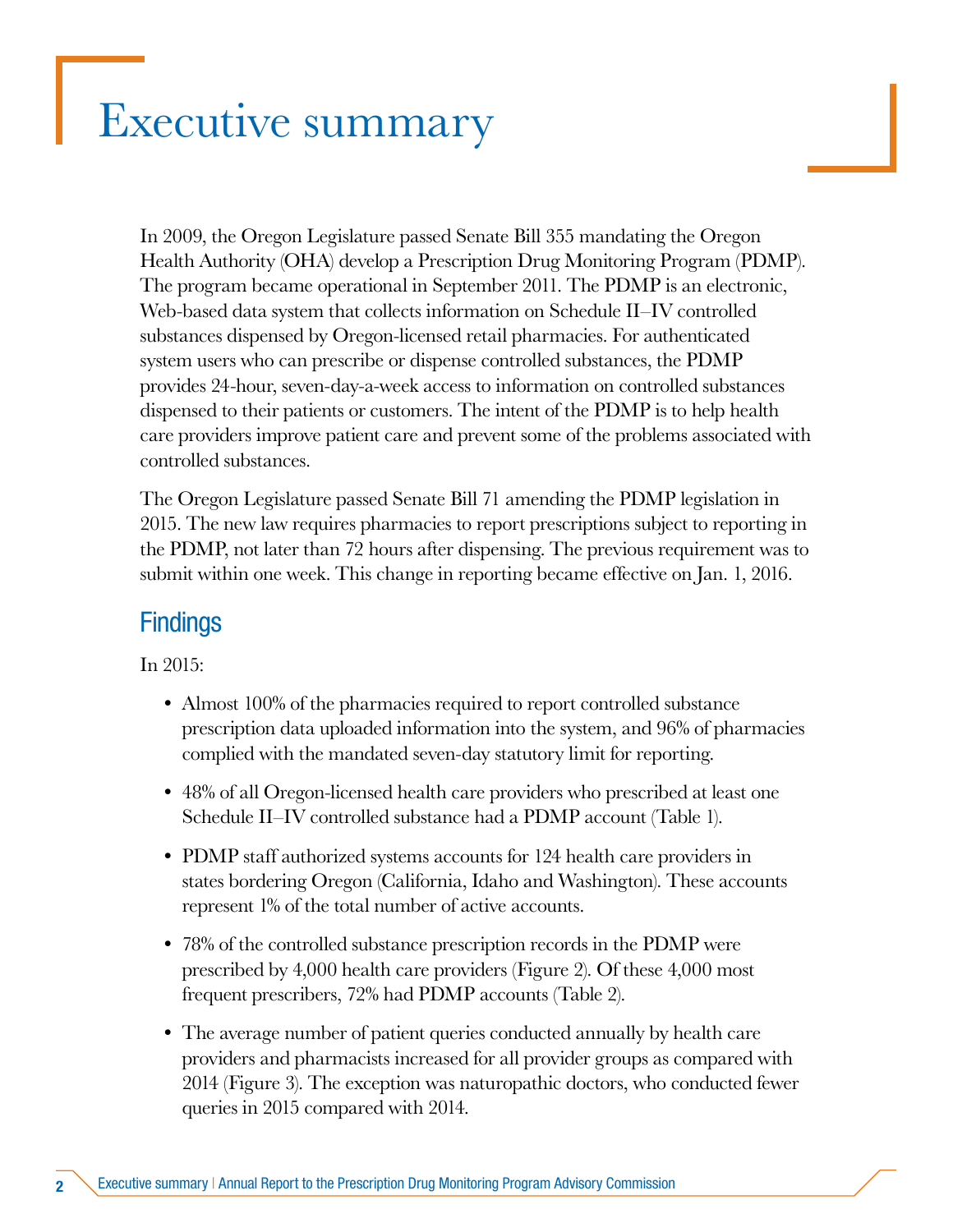- <span id="page-6-0"></span>• Prescribers ran a total of 1,788 reports displaying all prescriptions dispensed under their DEA license number (Figure 4).
- 81% of patient-requested reports were sent directly to patients. More patientrequested reports were sent to a third-party provider at the patients' requests as compared to 2014 (Figure 5).
- The program completed four law enforcement and one DEA request.

From 2014 to 2015:

- The total number of health care regulatory board requests for PDMP information increased by 24% from 255 to 316 (Table 4).
- The total number of patient queries conducted by health care providers and pharmacists increased by 38% from 810,996 to 1,118,201 (Table 3).

Between January 2015 and December 2015:

• The total number of system accounts increased by 23% from 9,904 to 12,142, including 1,054 delegate accounts for health care provider and pharmacist office staff (Figure 1).

#### Recommendations

Recommendations were developed from the information gathered from business operations, reports and evaluation efforts.

- Assess and address PDMP staff resource needs.
- Establish a new target to sign up 95% of the 4,000 most frequent prescribers of controlled substance to access the PDMP by June 2016.
- Initiate the adoption of PDMP use guidelines in health systems.
- Increase the number of substance abuse treatment providers using voluntary patient reports in treatment plans.
- Monitor the completeness, validity and reliability of the data integration solution with the Emergency Department Information Exchange.
- Conduct a biennial customer satisfaction survey.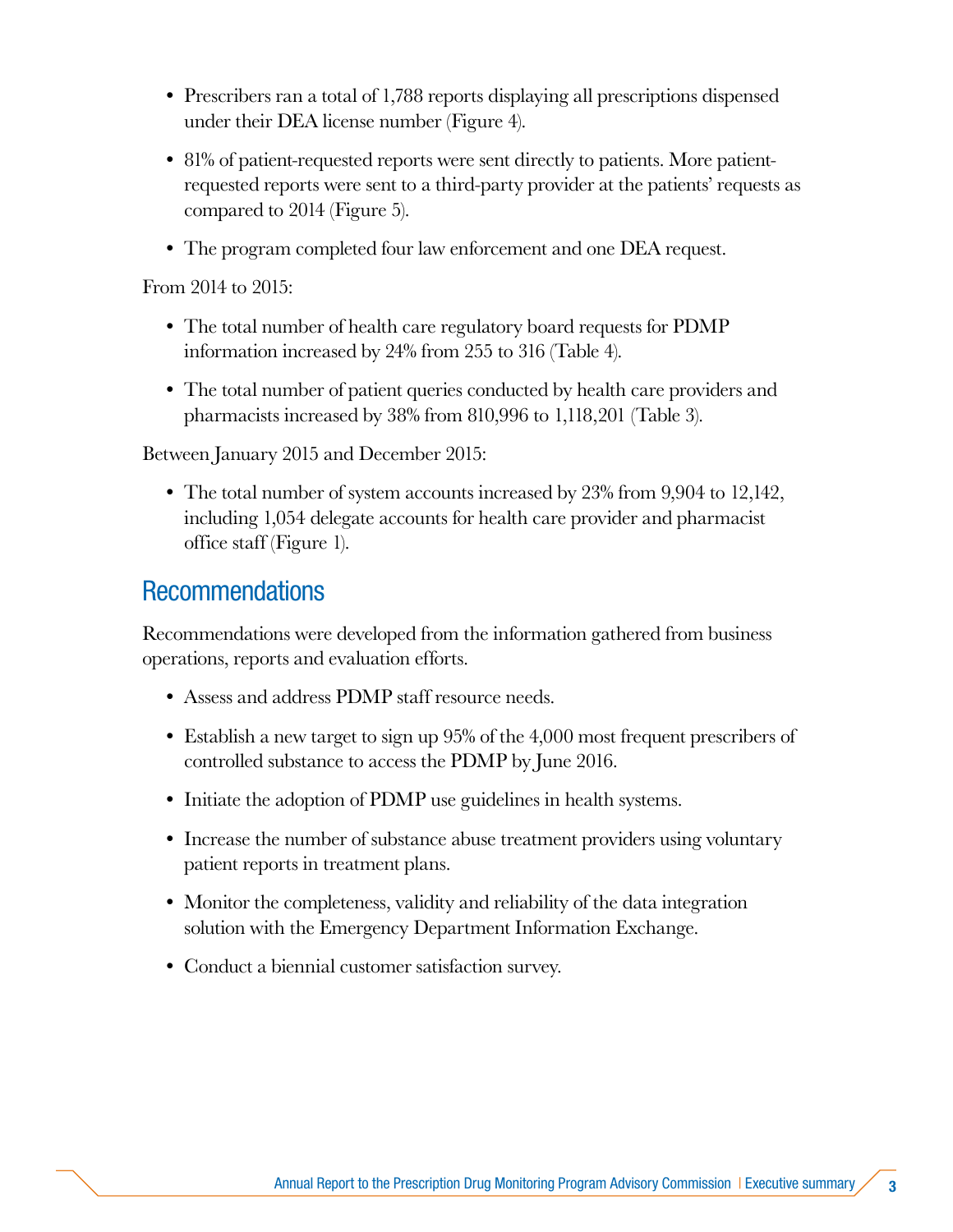# <span id="page-7-0"></span>Introduction

Oregon statute requires OHA to submit an annual report to the Advisory Commission regarding the PDMP. This report contains information on the operation of the program including basic program and system metrics, status on key objectives, and findings from various program evaluation activities. The overall goal of this report is to provide information to guide the operation of the PDMP program, assess PDMP utilization, answer questions about the impact of PDMP information on clinical practice and patient outcomes, and, if possible, determine what affects the PDMP system might have on community health.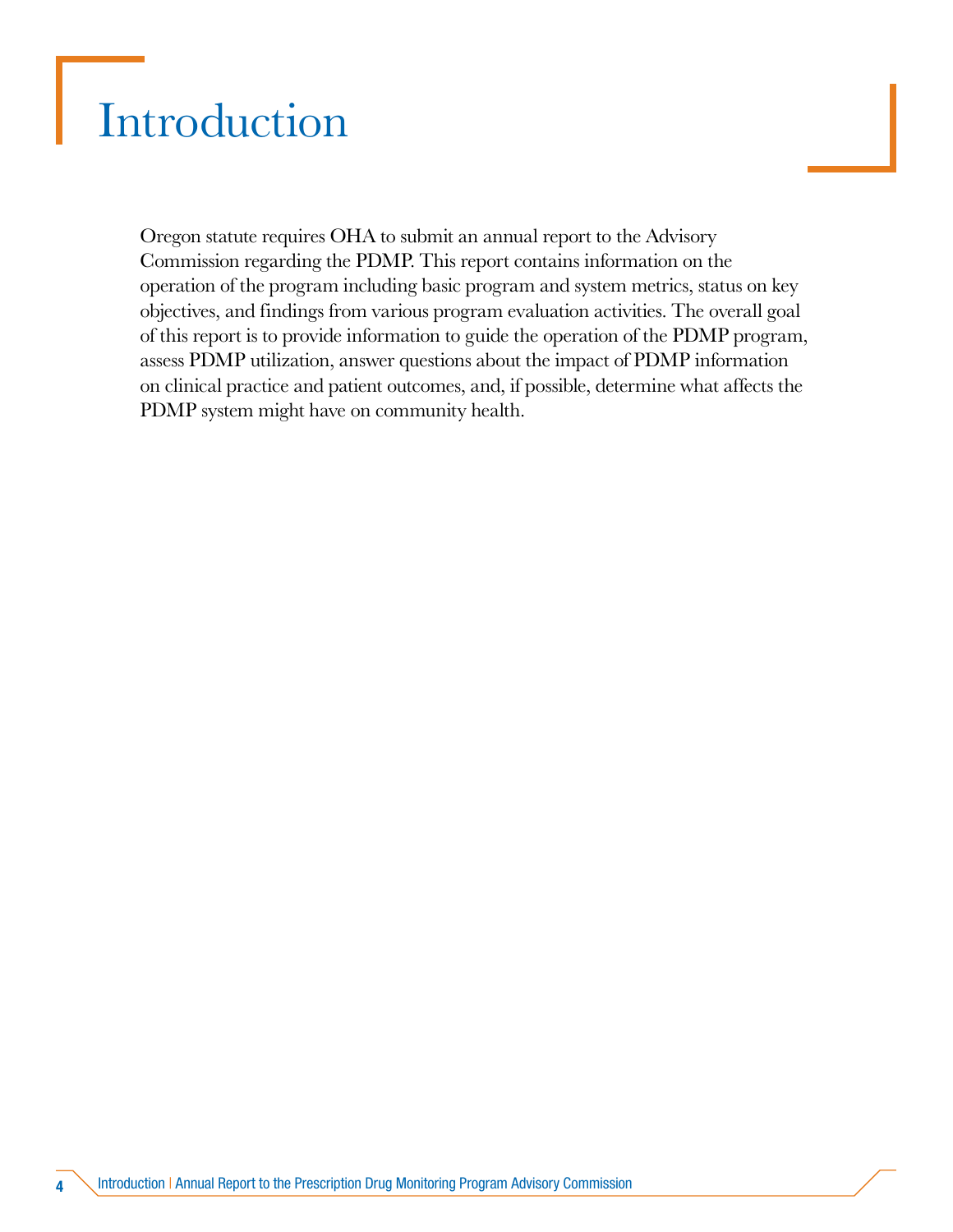# <span id="page-8-0"></span>Operations and business processes

The PDMP completed its fourth full year of operation in 2015. The program monitors metrics to evaluate operations and improve business processes. Copies of quarterly business operation reports can be found at [www.orpdmp.com/reports.html.](http://www.orpdmp.com/reports.html)

### Operation metrics

#### Pharmacy reporting compliance

Retail pharmacies with controlled substance licenses issued by the Oregon Board of Pharmacy are required to report Schedules II–IV controlled substance prescription data no later than one week after dispensation to the PDMP. New pharmacies continually open and existing pharmacies close, so the management of reporting compliance is ongoing.

In 2015, almost 100% of the pharmacies required to report controlled substance prescription data submitted data to the PDMP system. Of those pharmacies that reported data, 96% reported within one week of dispensation, as required by law.

Pharmacy compliance came to the forefront in 2015. Staff completed audits to improve reporting frequency and quality of data reported. Data are received from Health Information Designs (HID) and the Oregon Board of Pharmacy for compliance and quality assurance processes within the PDMP. The Board of Pharmacy provides the PDMP a monthly listing of all resident and nonresident pharmacies licensed to dispense to Oregonians. That list is shared with HID, who produces a monthly report listing the pharmacies that have reported dispensing, those that have submitted notices they are not dispensing ("zero reports") and those that have not submitted data. The pharmacies not reporting data were reviewed to determine if they had previously submitted a request for a reporting waiver or were among the exempt pharmacies.

Pharmacy reporting compliance required determining which non-reporting pharmacies held or qualified for a reporting waiver granting them exemption from reporting dispensed-controlled substances. Also included were pharmacies exempt from reporting such as inpatient pharmacies and long-term health care, corrections and student health facilities. Additionally, pharmacies who annually reported dispensing fewer than 16 prescriptions for controlled substances were contacted by telephone to discuss if they would qualify for a reporting waiver. The number of waived pharmacies and those designated as exempt increased from 47 at the beginning of 2015 to 172. The 172 pharmacies included those that hold a license to dispense Schedule II-IV drugs but do not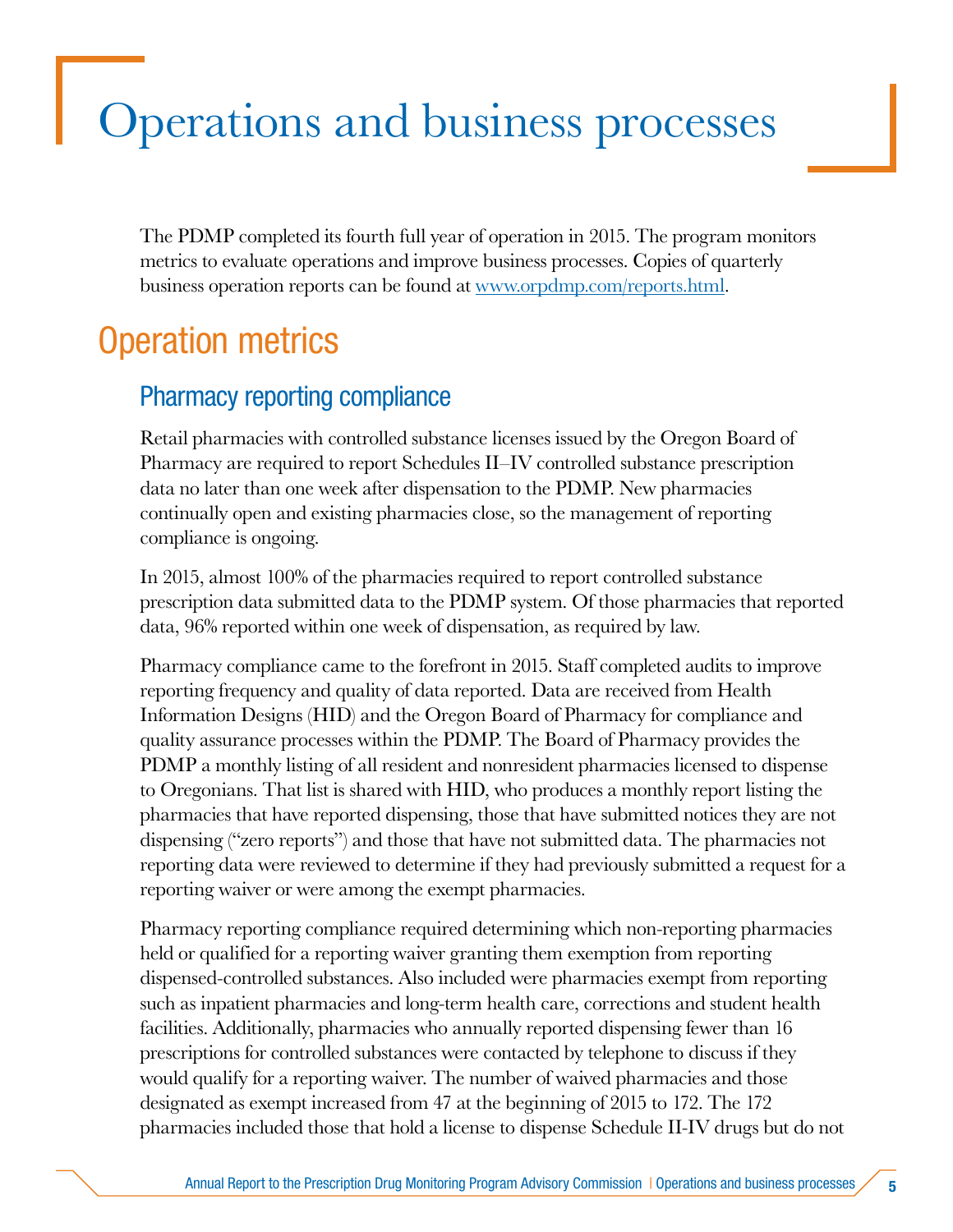<span id="page-9-0"></span>dispense these drugs, and those that have dispensed fewer than 16 prescriptions in the previous year and have requested a waiver. Letters were issued to non-reporting pharmacies in April, June and October advising them of noncompliance and requesting they report dispensing data immediately or complete a waiver request to determine if they were eligible. Pharmacies who requested waivers were contacted and asked about dispensing practices, business type (small independent vs. large corporate chain), and technology and software capabilities.

#### Number of PDMP system users

Individuals permitted to access the PDMP system for information on their patients or customers include Oregon-licensed health care providers and pharmacists and their delegated office staff; health care providers licensed in California, Idaho and Washington and their delegated office staff; and the state medical examiner and designees of the state medical examiner.





The total number of active system accounts increased by 23% from 9,904 in 2014 to 12,142 in 2015. This increase was primarily driven by the 1,054 delegate accounts created for health care provider and pharmacist office staff. Naturopathic doctors saw the greatest increase in new system accounts among all disciplines, at 54%, followed by dentists at 28%. Medical doctors saw the lowest increase in new system accounts at 8%.

<sup>\*</sup>Key to abbreviations: DDS/DMD – Dentist; DO – Doctor of Osteopathy; MD – Medical doctor; ND – Naturopath; NP/CNS-PP – Nurse; OD – Doctor of Optometry; PA – Physician assistant; RPh – Pharmacist.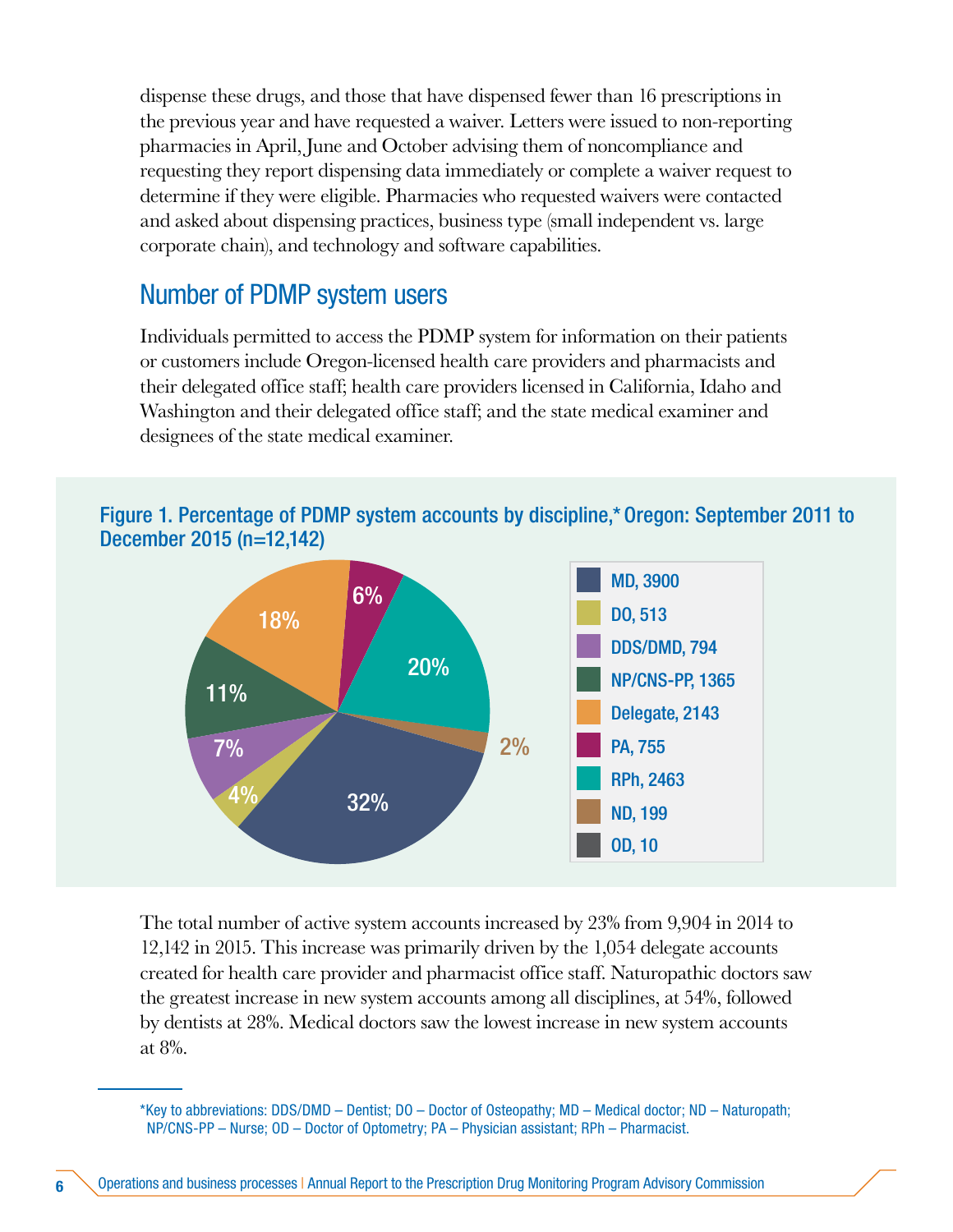Health care providers practicing in states bordering Oregon (California, Idaho and Washington) accounted for 1% (n=124) of the total number of PDMP system accounts. There were 66 accounts for Washington providers, 21 for Idaho providers and 18 for California providers.

PDMP staff devoted three hours per week during 2015 for re-verification of account requests, resulting in deactivation of more than 1,200 account requests. Common reasons for deactivation were expired license, inactive account, no longer with employer and surrendered license. This is the program's first implementation of account re-verifications.

The notary requirement was removed as of Oct. 19, 2015, increasing the amount of account requests the program has received. There were 338 account requests during November 2015, compared with 181 during the same month in 2014, an 87% increase. December 2015 also saw an increase of 63 more than December of the previous year.

PDMP staff conducted an outreach campaign of the 4,000 most frequent prescribers in November and December, mailing out more than 1,200 personalized letters requesting them to sign up for a PDMP account.

#### Table 1. Number and percentage of Oregon-licensed controlled substance (CS) prescribers with PDMP accounts by discipline and the number of prescribers who wrote at least one controlled substance prescription September 2011 through December 2015

| Discipline*    | <b>Prescribed at least one CS</b><br>(Schedule II-IV) in 2014 | <b>Prescribers with</b><br>system accounts | <b>Percentage of CS prescribers with</b><br><b>PDMP</b> accounts |
|----------------|---------------------------------------------------------------|--------------------------------------------|------------------------------------------------------------------|
| NP/CNS-PP      | 2,072                                                         | 1,365                                      | 66%                                                              |
| DDS/DMD        | 2,461                                                         | 794                                        | 32%                                                              |
| D <sub>0</sub> | 791                                                           | 513                                        | 65%                                                              |
| <b>MD</b>      | 8,889                                                         | 3,900                                      | 44%                                                              |
| <b>ND</b>      | 393                                                           | 199                                        | 51%                                                              |
| PA             | 1,224                                                         | 755                                        | 62%                                                              |
| 0D             | 69                                                            | 10                                         | 15%                                                              |
| <b>TOTAL</b>   | 15,881                                                        | 7,536                                      | 48%                                                              |

Seventy-five percent, or 2,463 of an estimated 3,300 pharmacists who dispense controlled substances had PDMP system accounts.

<sup>\*</sup>Key to abbreviations: DDS/DMD – Dentist; DO – Doctor of Osteopathy; MD – Medical doctor; ND – Naturopath; NP/CNS-PP – Nurse; OD – Doctor of Optometry; PA – Physician assistant; RPh – Pharmacist.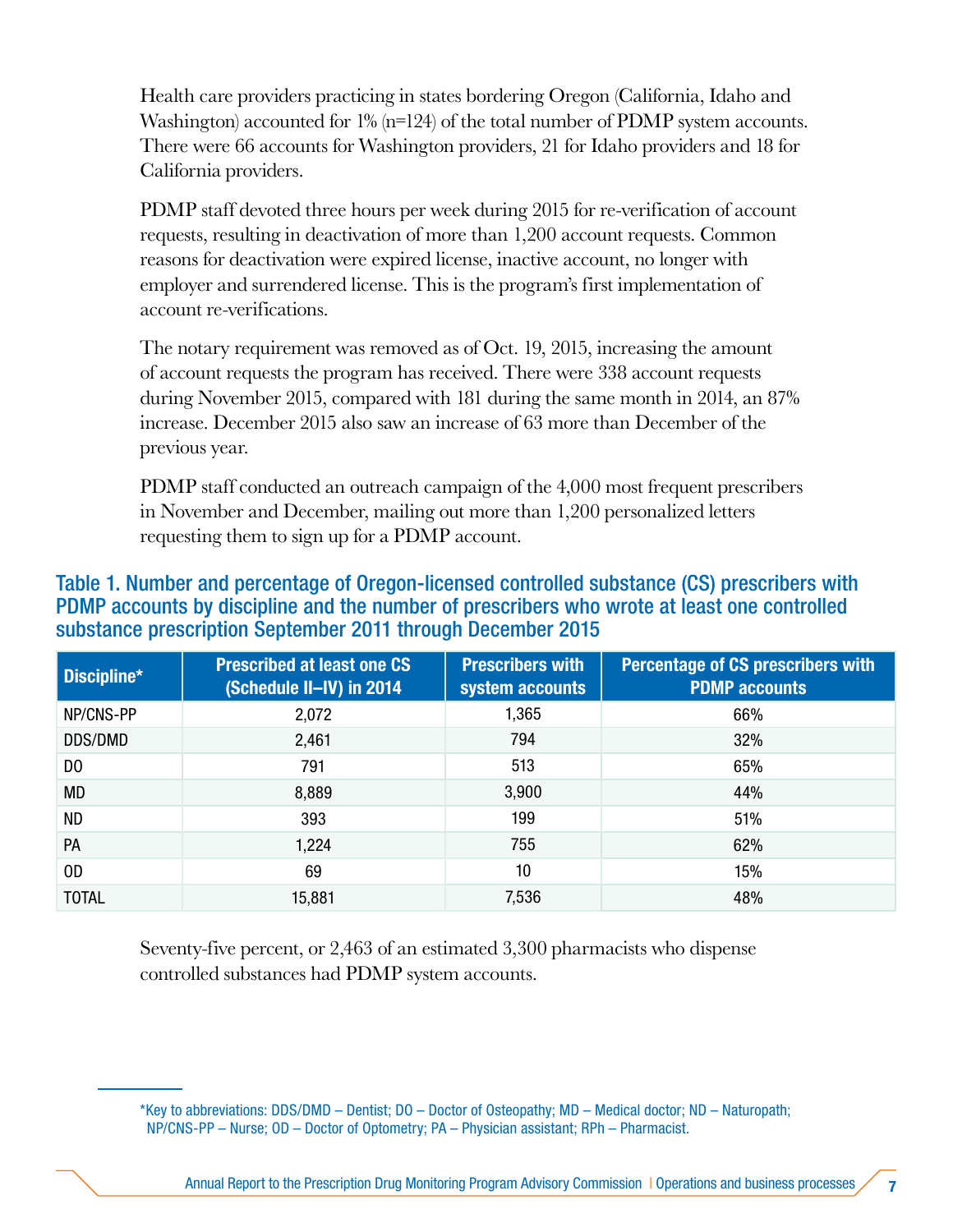#### <span id="page-11-0"></span>Most frequent prescribers

In 2014, 78% of the controlled substance prescription records in the PDMP were prescribed by 4,000 health care providers (Figure 2).





\*The number of remaining prescribers includes 30,192 out-of-state prescribers not licensed in Oregon.

#### Table 2. Percentage of Oregon-licensed controlled substance prescribers with PDMP accounts by most frequent prescribing cohort: Oregon, 2013–2015

| <b>Prescribing cohort</b>       | 2013 | 2014 | 2015 |
|---------------------------------|------|------|------|
| 2,000 most frequent prescribers | 66%  | 74%  | 80%  |
| 4,000 most frequent prescribers | 58%  | 66%  | 72%  |
| All Oregon-licensed prescribers | 37%  | 42%  | 48%  |

#### Utilization of PDMP system

The law does not require health care providers and pharmacists to use the PDMP. System use is voluntary. Statute changes in 2014 allowed office staff to access PDMP information as delegates on behalf of prescribers and pharmacists.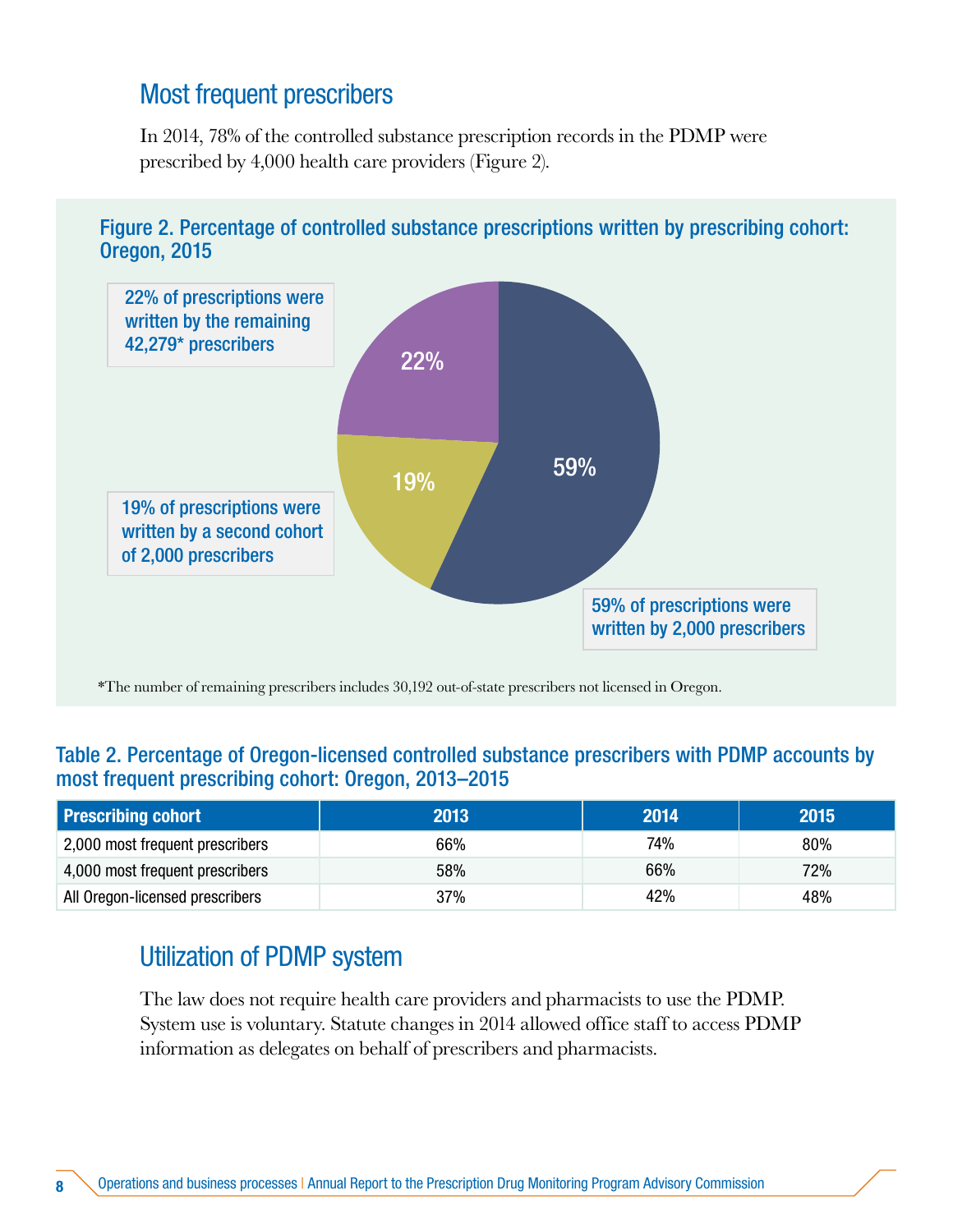| <b>Discipline</b>   | 2012    | 2013    | 2014    | 2015      | <b>Totals 2012-2015</b> |
|---------------------|---------|---------|---------|-----------|-------------------------|
| MD, PA and DO       | 207,140 | 279,920 | 257,614 | 271,232   | 1,015,906               |
| <b>Pharmacists</b>  | 21,899  | 265,079 | 365,598 | 480,731   | 1,133,307               |
| <b>Delegates</b>    | N/A     | N/A     | 95,198  | 266,300   | 361,498                 |
| NP/CNS-PP           | 47,621  | 67,677  | 80,306  | 85,512    | 281,116                 |
| DDS/DMD             | 3,706   | 6,243   | 7,750   | 8,344     | 26,043                  |
| <b>ND</b>           | 1,289   | 2,651   | 4,530   | 4,067     | 12,537                  |
| <b>Optometrists</b> | 0       | 0       | 0       | 0         | 0                       |
| <b>TOTAL</b>        | 281,655 | 621,570 | 810,996 | 1,116,186 | 2,830,407               |

#### Table 3. Number of PDMP queries by discipline and year: Oregon, 2012–2015, (n=2,830,407)

The total number of patient queries by health care providers and pharmacists increased by 38% from 2014 to 2015. Pharmacists had the highest increase in system queries at 32%, followed by both dentists and nurses at 7%. In 2015, MDs, PAs and DOs, as a combined discipline, conducted 5% more system queries as compared with 2014. Delegates performed 266,300 queries during 2015, a 180% increase from 2014.

#### Figure 3. Average number of PDMP system queries by discipline: Oregon, 2013–2015



Except for naturopathic doctors, the average number of patient queries conducted annually by health care providers and pharmacists increased in 2015.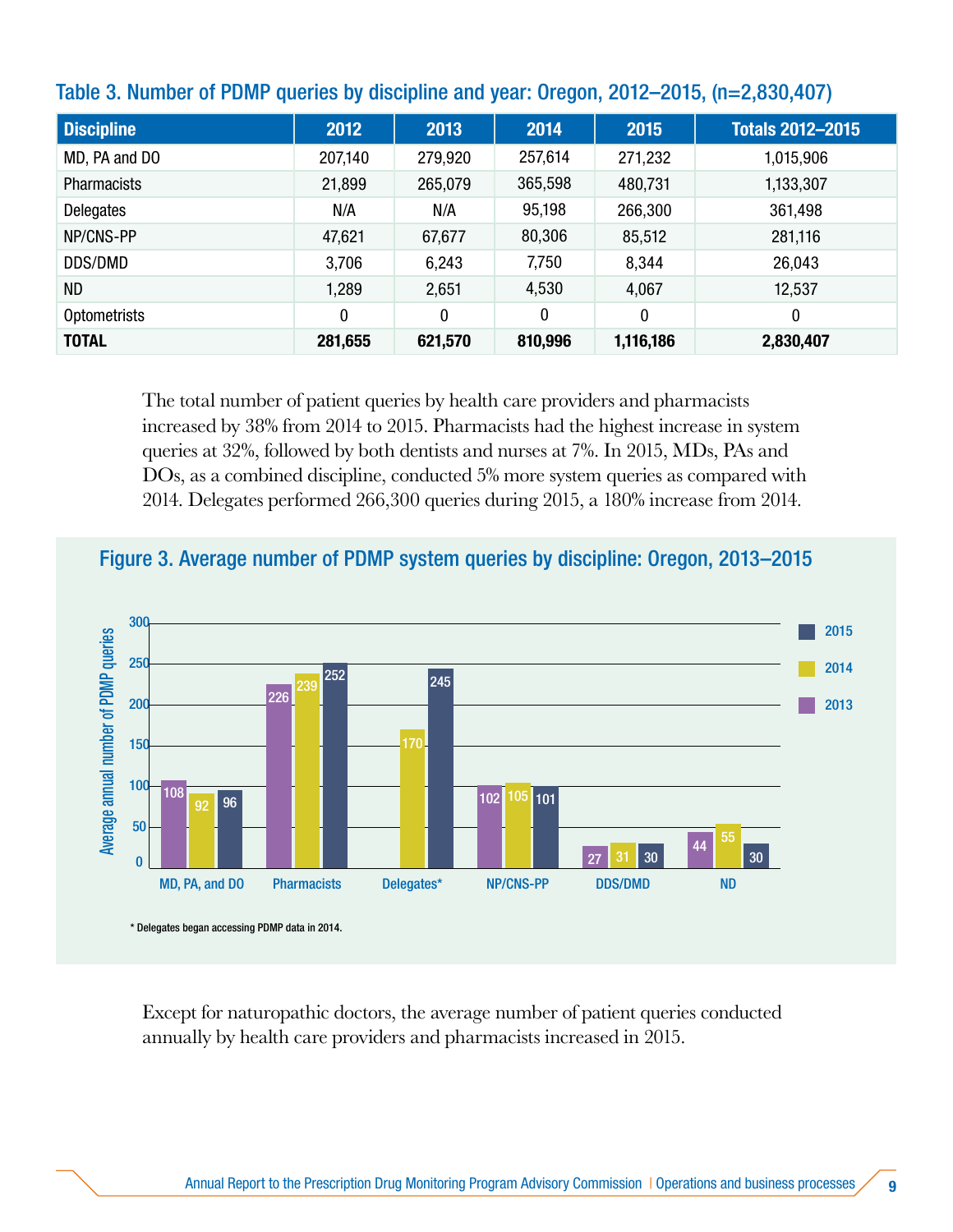A legislative change in 2014 allowed prescribers to request a report containing a list of all controlled substance prescriptions dispensed under their DEA license number. The program developed a system report to allow prescribers to get this information.





Prescribers ran a total of 1,788 reports in 2015 listing all prescriptions dispensed under their DEA license number. The number of reports was stable throughout each quarter.

<sup>\*</sup>Key to abbreviations: DDS/DMD – Dentist; DO – Doctor of Osteopathy; MD – Medical doctor; ND – Naturopath; NP/CNS-PP – Nurse; OD – Doctor of Optometry; PA – Physician assistant; RPh – Pharmacist.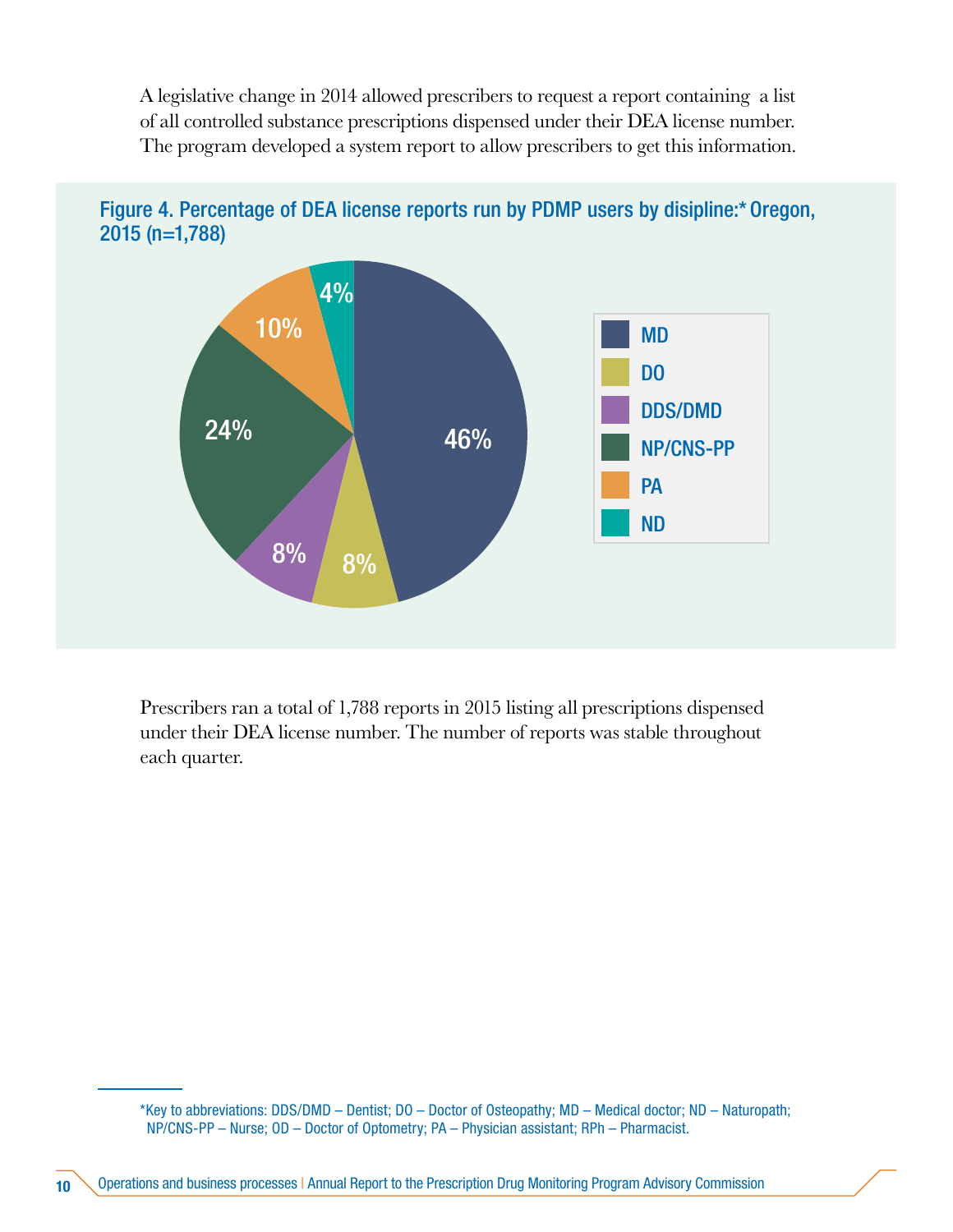#### <span id="page-14-0"></span>Patient-requested reports

Patients may request a copy of their PDMP information. This includes a list of prescriptions dispensed to a patient and a list of system users who accessed the patient's PDMP information. Patients may also request their PDMP information be sent to a third party, such as a behavioral health care provider or an attorney. Patient record requests must be fulfilled within 10 business days. All patient requests in 2015 were fulfilled within this timeframe.



#### Figure 5. Number of patient-requested reports by recipient type: Oregon, 2013–2015

In 2015, 81% of patient-requested reports were sent directly to patients. Patientrequested reports sent to third-party providers (e.g., substance abuse treatment providers) has remained stable over the past three years. Three patients requested their reports be sent to attorneys.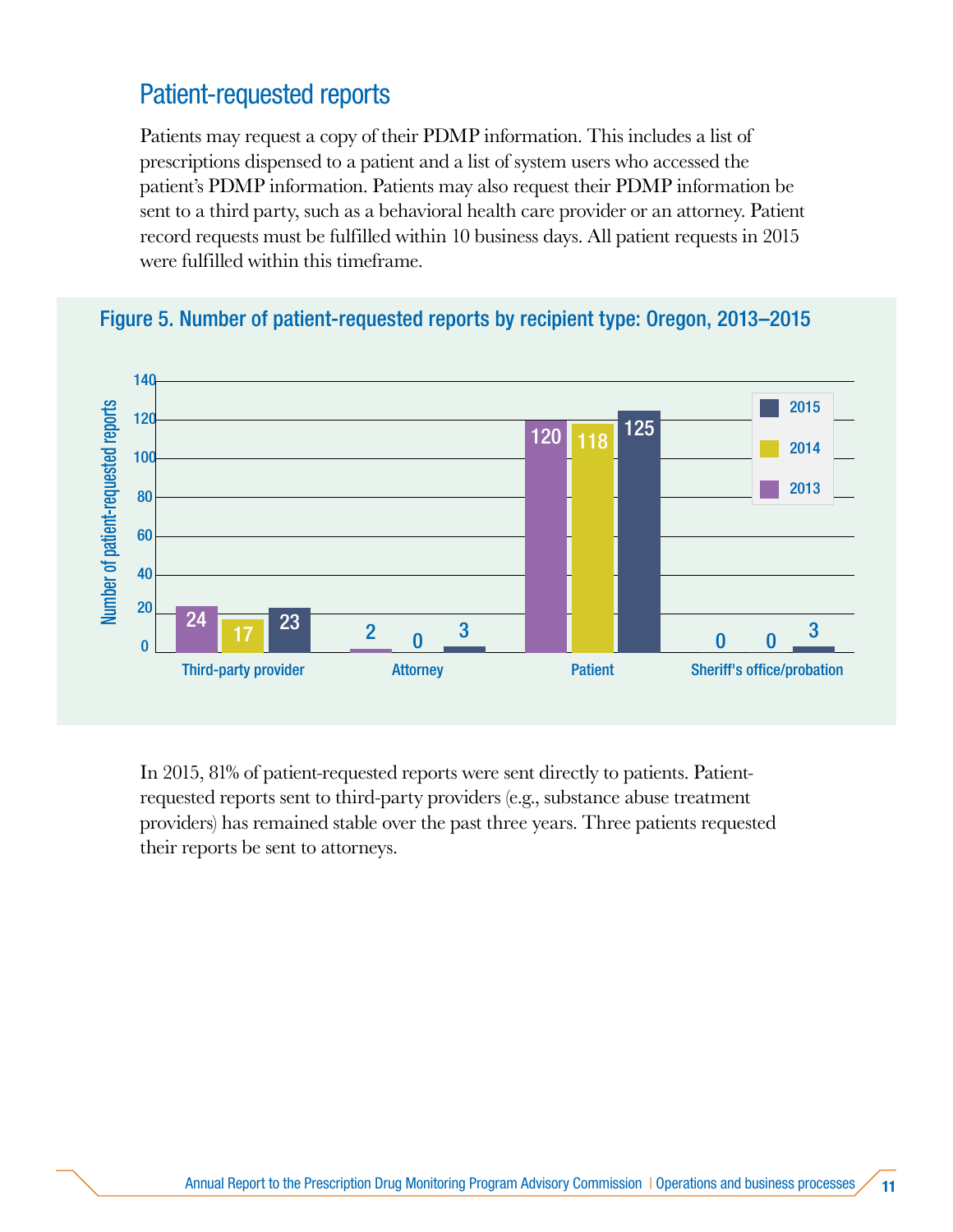#### <span id="page-15-0"></span>Health care regulatory board reports requested

Health care regulatory boards may request PDMP information for an active investigation related to licensure, renewal or disciplinary action involving an applicant, licensee or registrant.

| <b>Discipline</b>                     | 2013 | 2014 | 2015           | Percentage change: 2014-2015 |
|---------------------------------------|------|------|----------------|------------------------------|
| <b>Medical Board</b>                  | 175  | 144  | 176            | 22%                          |
| <b>Board of Naturopathic Medicine</b> | 65   | 47   | 40             | $-15%$                       |
| <b>Board of Nursing</b>               | 51   | 41   | 105            | 156%                         |
| <b>Board of Pharmacy</b>              | 5    | 0    | $\overline{2}$ | 100%                         |
| <b>EMS</b>                            | 3    | 2    | 2              | $0\%$                        |
| <b>Board of Dentistry</b>             |      |      | 3              | 200%                         |
| <b>TOTAL</b>                          | 300  | 255  | 328            | 29%                          |

#### Table 4. Number of health care regulatory reports requested by discipline: Oregon, 2013–2015

The total number of requests for PDMP information made by health care regulatory boards increased by 29% from 2014 to 2015.

#### Law enforcement reports requested

Federal, state or local law enforcement agencies engaged in an authorized drugrelated investigation may request PDMP information on the individual being investigated. A valid court order based on probable cause is required as part of the request. The program forwards all law enforcement requests for PDMP information to the Department of Justice for review.

The program completed four law enforcement requests and one DEA request in 2015.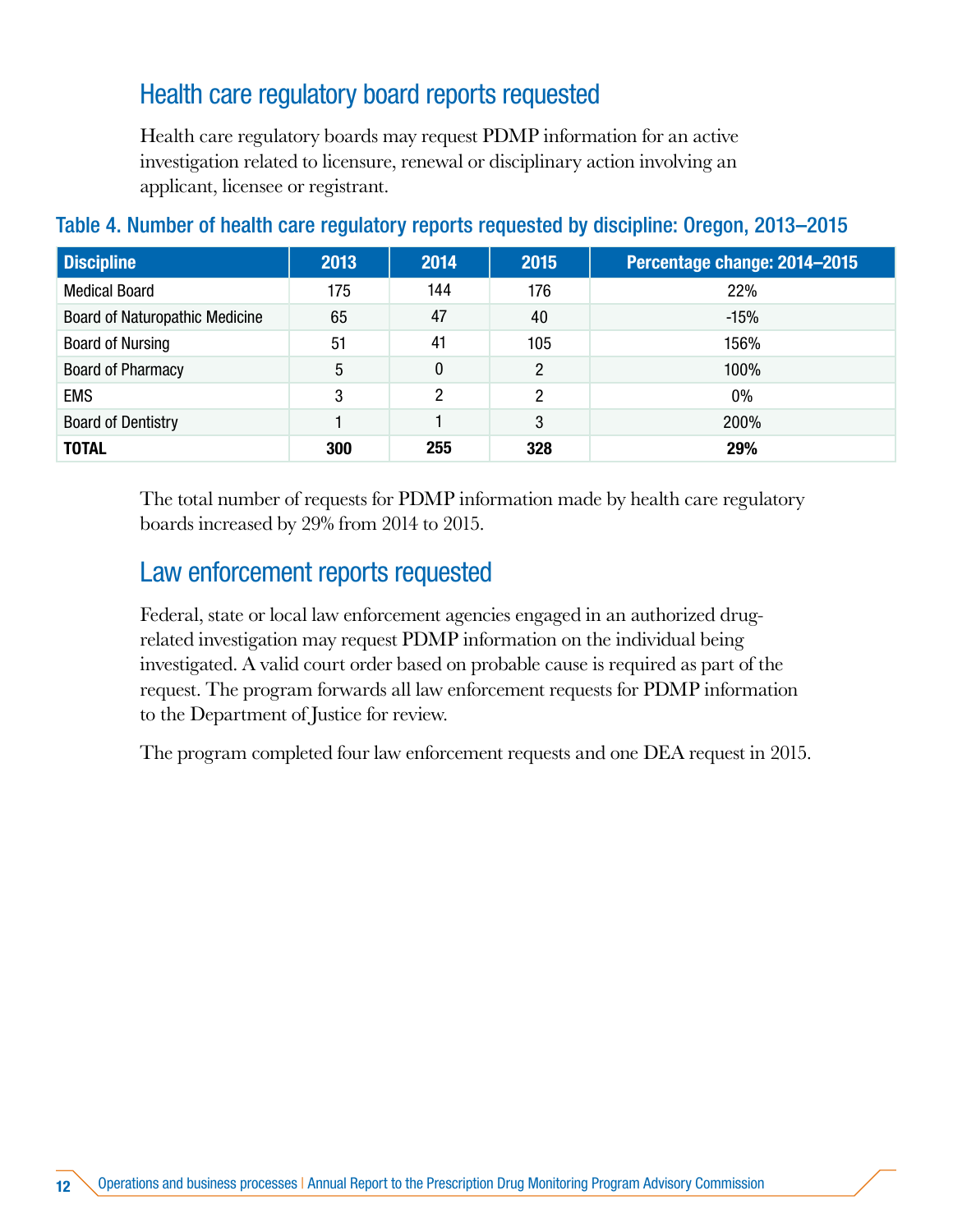## <span id="page-16-0"></span>Data quality assurance

#### Clustering – Manually matching system patient record

Accuracy in matching patient records is essential for clinicians monitoring patients at risk for adverse health events due to their use or misuse of prescription drugs. PDMP staff manually match records within the system through a process called clustering. Adding the patient gender variable during 2014 created many patient records that were not linked, but should have been. To rectify this, a gender-neutral clustering algorithm was moved into the production environment in November 2014. This corrected the problem, but resulted in almost 29,000 records left to manually cluster. PDMP staff have worked to reduce this number to around 10,000 records remaining to cluster at the close of 2015.

#### Data errors

On average, 822 pharmacies report data to the PDMP monthly. HID provides the PDMP with a weekly report of prescription entries that have been rejected during the upload process of data from pharmacy to vendor.

These error reports are carefully reviewed for frequency of errors by type and pharmacy. There are 30 possible entry errors that can occur with each prescription dispensed, categorized by severity of error type, including minor, severe and fatal. Fatal errors are those that prevent a prescription from being recorded in the PDMP system.

Each pharmacy with errors is granted time to make corrections and many resubmit with corrections. In 2015, the PDMP worked with reporting pharmacies to improve response to rejection reports through phone calls and emails that provided technical and customer service support and education on the need for data accuracy starting at the pharmacy.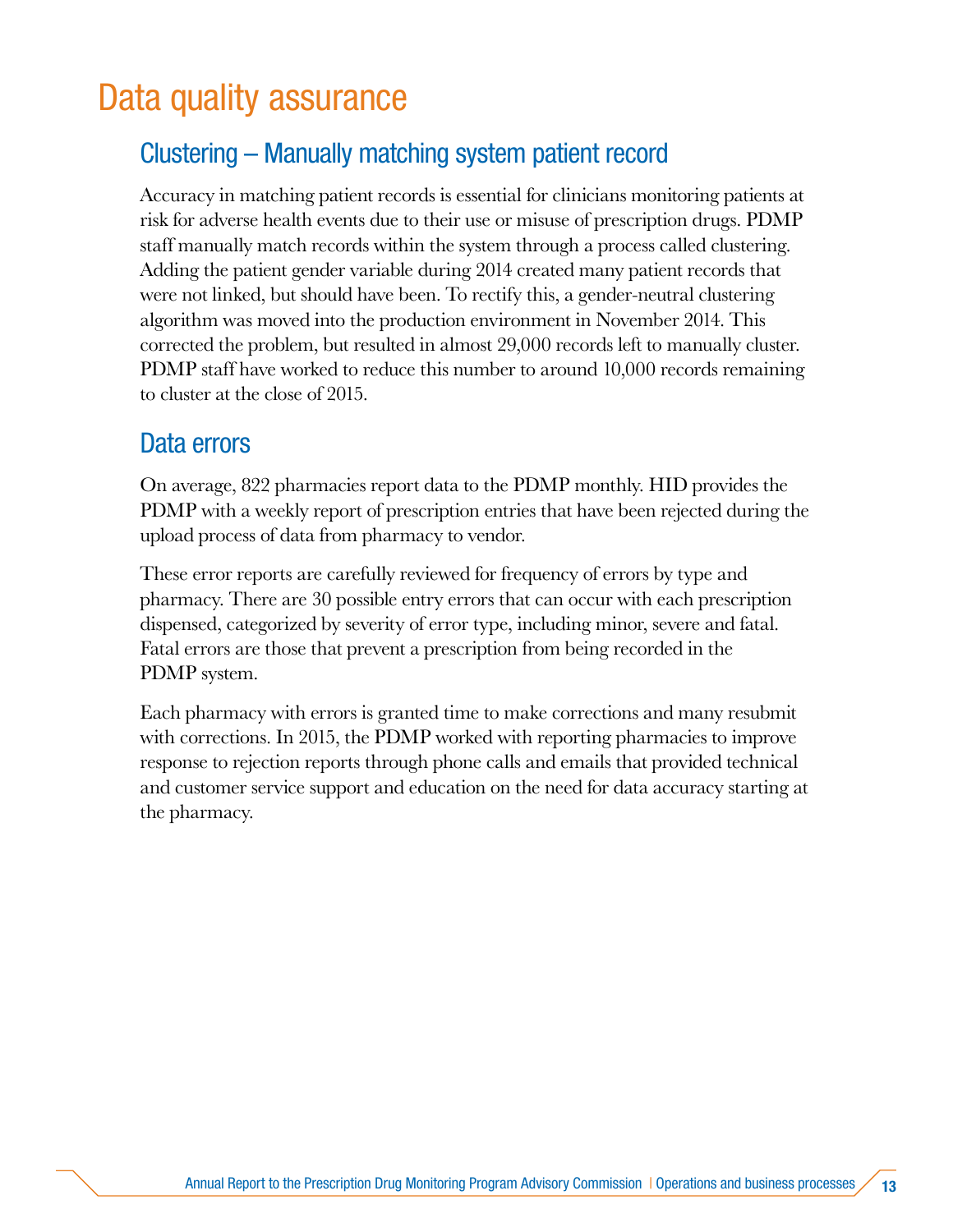The most common error among pharmacy data was DEA numbers not being recognized by their DEA table. With more than 11,000 instances in 2015, the majority of these errors were likely caused by a mistype in entering. There was still a monthly average of nearly 200 DEA entries that were obviously generic or "quick entries" of 999999999 or MD9999999 types. The next-most-common data entry errors were ZIP code fields being left blank or entered incorrectly and conflicting with known ZIP codes. These errors, while not fatal and resulting in missing data, do represent future compliance issues to be addressed with pharmacies and the Board of Pharmacy to strive for more accurate data.

|                    | <b>Number of</b><br><b>pharmacies</b><br>reporting | <b>Rx count</b> | <b>Number of errors</b> | <b>Number of fatal</b><br>errors |
|--------------------|----------------------------------------------------|-----------------|-------------------------|----------------------------------|
| January            | 823                                                | 582,506         |                         |                                  |
| February           | 815                                                | 540,074         | 3,822                   | 262                              |
| March              | 823                                                | 595,414         | 4,732                   | 152                              |
| April              | 834                                                | 603,347         | 3,181                   | 170                              |
| May                | 829                                                | 635,376         | 3,036                   | 98                               |
| June               | 831                                                | 644,386         | 3,005                   | 106                              |
| July               | 833                                                | 647,121         | 2,831                   | 264                              |
| August             | 821                                                | 619,102         | 4,656                   | 629                              |
| September          | 822                                                | 632,086         | 2,451                   | 95                               |
| October            | 827                                                | 649,866         | 5,055                   | 154                              |
| November           | 811                                                | 605,538         | 1,448                   | 52                               |
| December           | 823                                                | 660,975         | 4,950                   | 382                              |
| Year-to-date total | Average $= 824$                                    | 7,415,791       | 39,167                  | 2,364                            |

#### Table 5. Pharmacy data errors by month, Oregon PDMP, 2015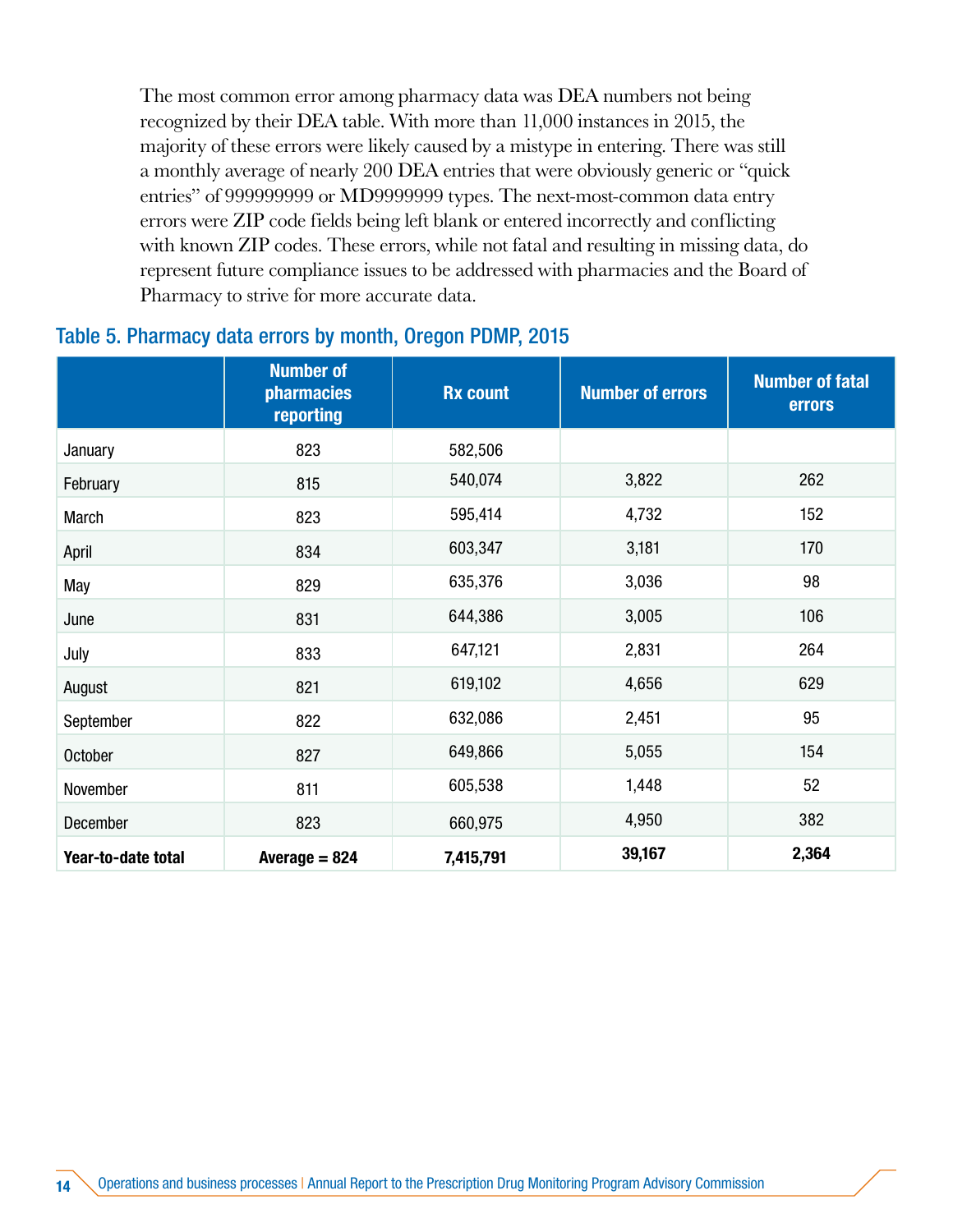## <span id="page-18-0"></span>Administrative quality assurance

Quality assurance for administrative tasks was completed and tracked during 2015. Electronic tracking databases for account, board, patient and law enforcement requests were reviewed, as were physical requests. Error rates were very low. Many months saw a 0% error rate. The most common error found was account requests that were not authorized and should have been. PDMP staff have implemented measures to reduce this business process problem. A total of 818 requests were reviewed.

### PDMP system changes and customizations

The program's system vendor, HID, failed to meet some contract obligations to produce deliverables requested during 2015. The PDMP worked with the Office of Contracts and Procurement to write a "cure letter" to the vendor, which was sent on Dec.16, 2015. This was a letter of expectation outlining the need for proposed completion dates for all deliverables. A meeting was held with the Office of Contracts and Procurement, the PDMP manager and program staff, and HID, to inform them this letter would be delivered. As a result, the program has received estimated dates of completion for all deliverables and two of the deliverables have been completed. The Jackson County prescriber dashboard, our largest project, was completed by Jan. 30, 2016 and is being tested by PDMP staff before release to the production environment.

The Oregon Legislature passed Senate Bill 71 in 2015 to amend the PDMP legislation. The bill requires pharmacies to report prescription data to the PDMP not later than 72 hours after dispensing a prescription drug subject to the PDMP. Staff worked to complete the rulemaking process, contract amendment and system customization to put this in effect by Jan. 1, 2016.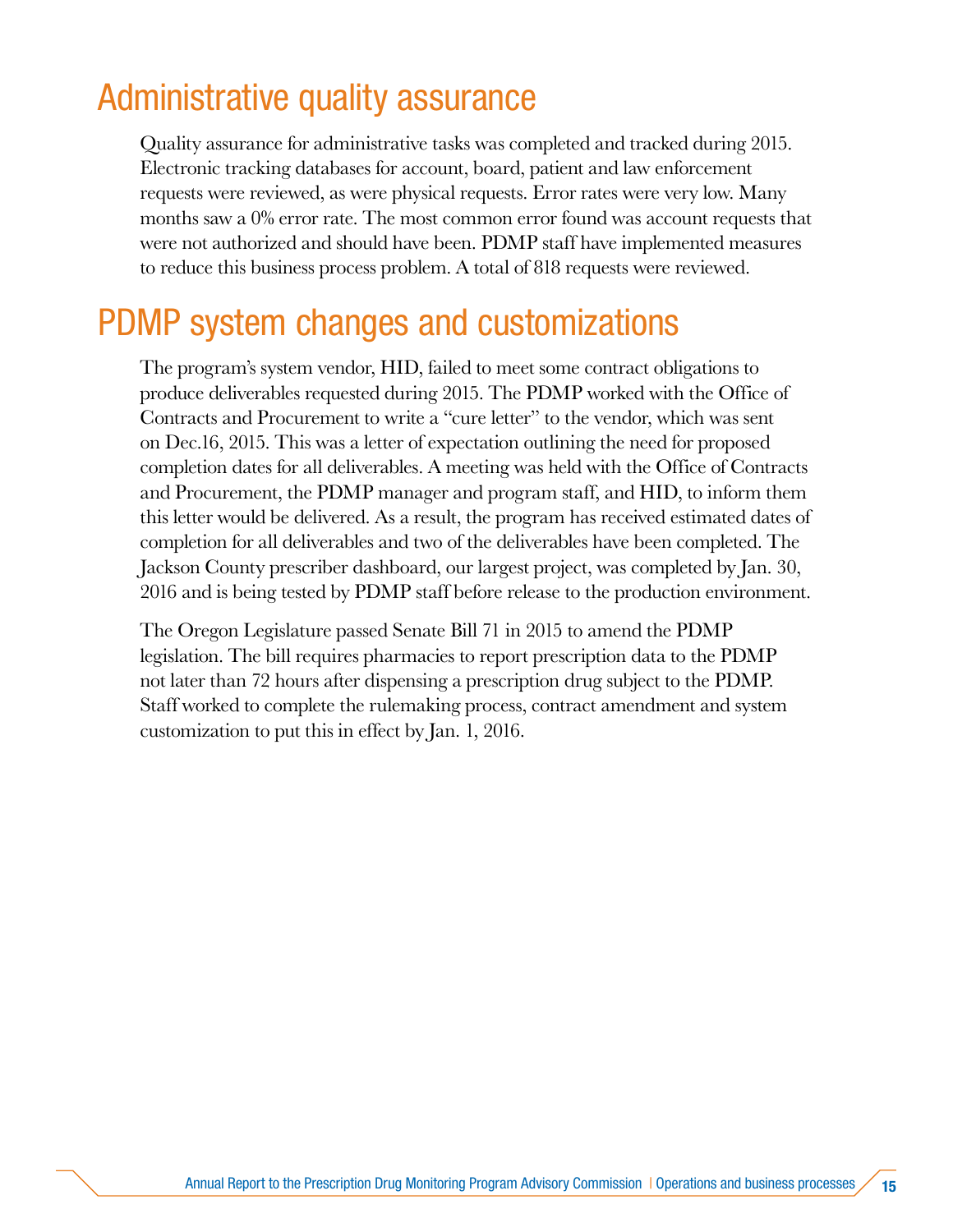# <span id="page-19-0"></span>Advisory Commission activities

One issue of interest to the health care community is the integration of PDMP data into emergency departments. The PDMP Advisory Commission considered this issue in 2015. A PDMP/EDIE work group was formed and met multiple times during 2015. Chris Apgar, the public member information technology expert, presented his analysis of integrating the PDMP with emergency department data at the Sept. 16, 2015 PDMP/EDIE meeting. He reported that integrating the two systems would provide a public safety benefit. He also noted security must be up front. The PDMP needs to be able to vet users, and the system must be able to authenticate users and create an audit log.

The Advisory Commission members provided a letter of support in 2014 for a grant proposal for Prescription Drug Overdose Prevention for States. The grant was written in 2015 by the Public Health Division's Injury and Violence Prevention Program in response to a funding announcement from the Centers for Disease Control's National Center for Injury Prevention and Control. The grant was awarded to the program in September 2015. The primary activities of the Oregon Prescription Drug Overdose Grant are to expand proactive reporting to providers, maximize the PDMP as a public health surveillance system, and evaluate policies on prescription drug overdose.

The Advisory Commission helped develop a key system customization in 2015 – a monthly flat file of data to analyze system utilization. The file will provide data on who ran queries and the dates of those queries, and enable the PDMP system to collect health care provider practice specialty information. The program received its first file of system use in October 2015, with monthly files thereafter.

The Advisory Commission recommended collecting practice specialty information since board certification and licensure practice designations do not necessarily reflect the settings where health care providers work. The Advisory Commission determined a consolidated pick list of approximately 30 provider specialties would capture most practice settings. PDMP staff will use this information to target outreach and tailor training for prescribers. The vendor has given the program a target date for completion of Feb. 17, 2017.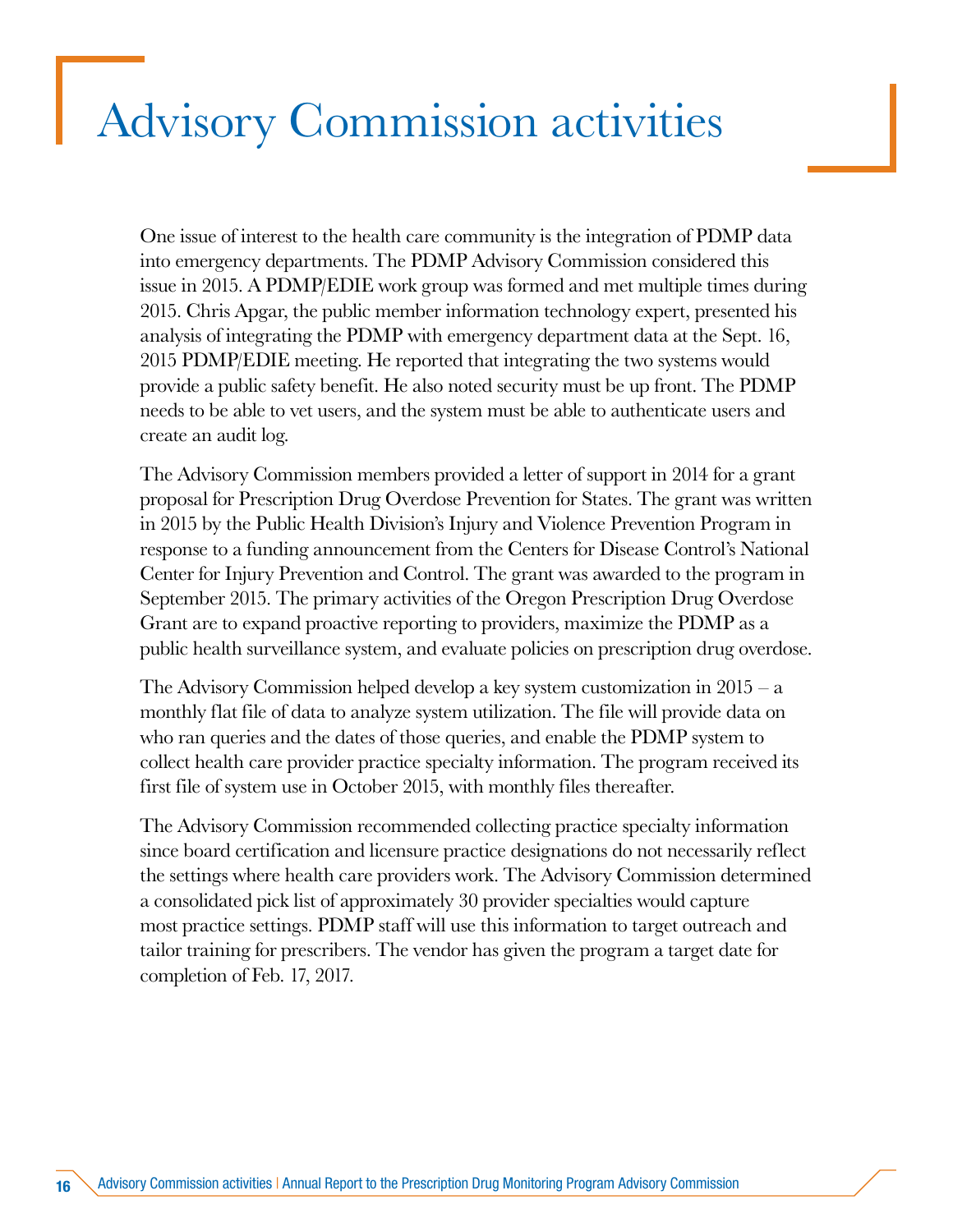The Advisory Commission helped the program refine its data request procedures to ensure all projects using de-identified PDMP data meet Public Health Division standards of security, privacy and confidentiality. All potential project participants must complete and sign a data use agreement (DUA) that outlines the proposed project and lists the allowable uses of the data. Proposed projects are reviewed by Injury and Violence Prevention scientific staff for merit and feasibility before finalizing the DUA. Proposed projects may also be reviewed by the Public Health Division Project Review Team and/or the Public Health Institutional Review Board as applicable. The processes developed with the Advisory Commission ensure research and evaluation projects align with state efforts and with scientific best practices, and deliver information needed to improve PDMP efficacy, and patient and community health outcomes.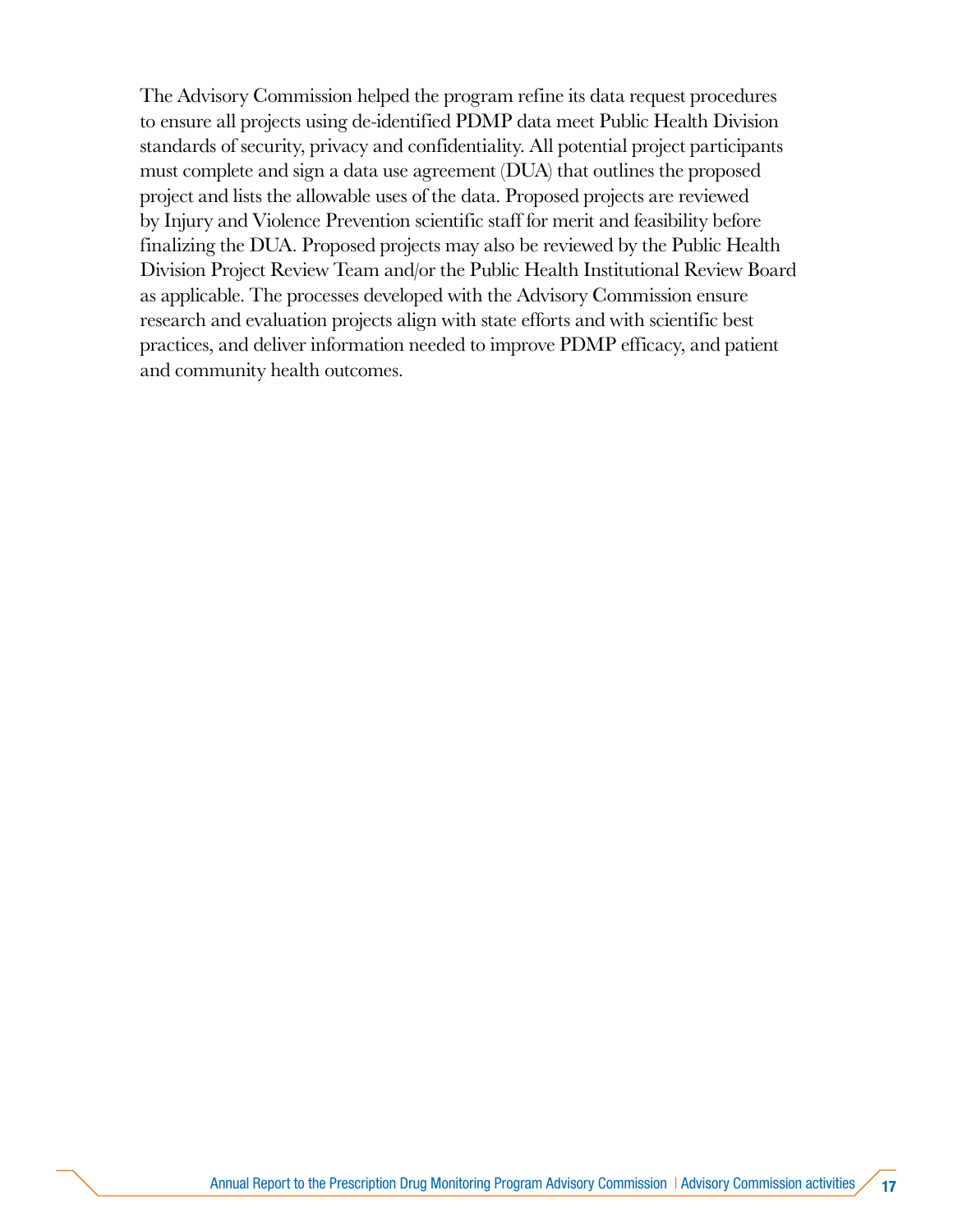# <span id="page-21-0"></span>Evaluation

The PDMP uses evaluation practice to:

- Guide the development and ongoing operation of the system;
- Examine how the information affects clinical practice;
- Generate information to inform policy decisions; and
- Provide information to develop and target prevention efforts.
- The program is evaluated through monthly operational metrics, statewide and county-level data reports, contracted evaluation services, and a five-year National Institutes of Health (NIH) grant.

As part of a Department of Justice (DOJ), Bureau of Justice Assistance (BJA) Harold Rogers PDMP grant, the OHA contracted with Program Design and Evaluation Services (PDES) to conduct health system key informant interviews to learn how to implement PDMP use policies.

For the key informant interviews, PDES has met with a variety of clinic and health system administrative staff such as quality improvement managers, medical directors, nurse directors, physicians and project managers. These interviews were recorded and transcribed for future qualitative analysis.

The NIH grant was awarded to Oregon Health & Sciences University (OHSU) and Acumentra Health, Inc. to evaluate Oregon's PDMP. The PDMP partners with OHSU and Acumentra to explore three study aims:

- a. Determine the prevalence and characteristics of PDMP users and non-users;
- b. Understand how and when providers use PDMP data to intervene with patients and make clinical decisions, and use this information to offer recommendations to inform the development of clinical guidelines; and
- c. Compare whether PDMP users have better patient outcomes than non-users.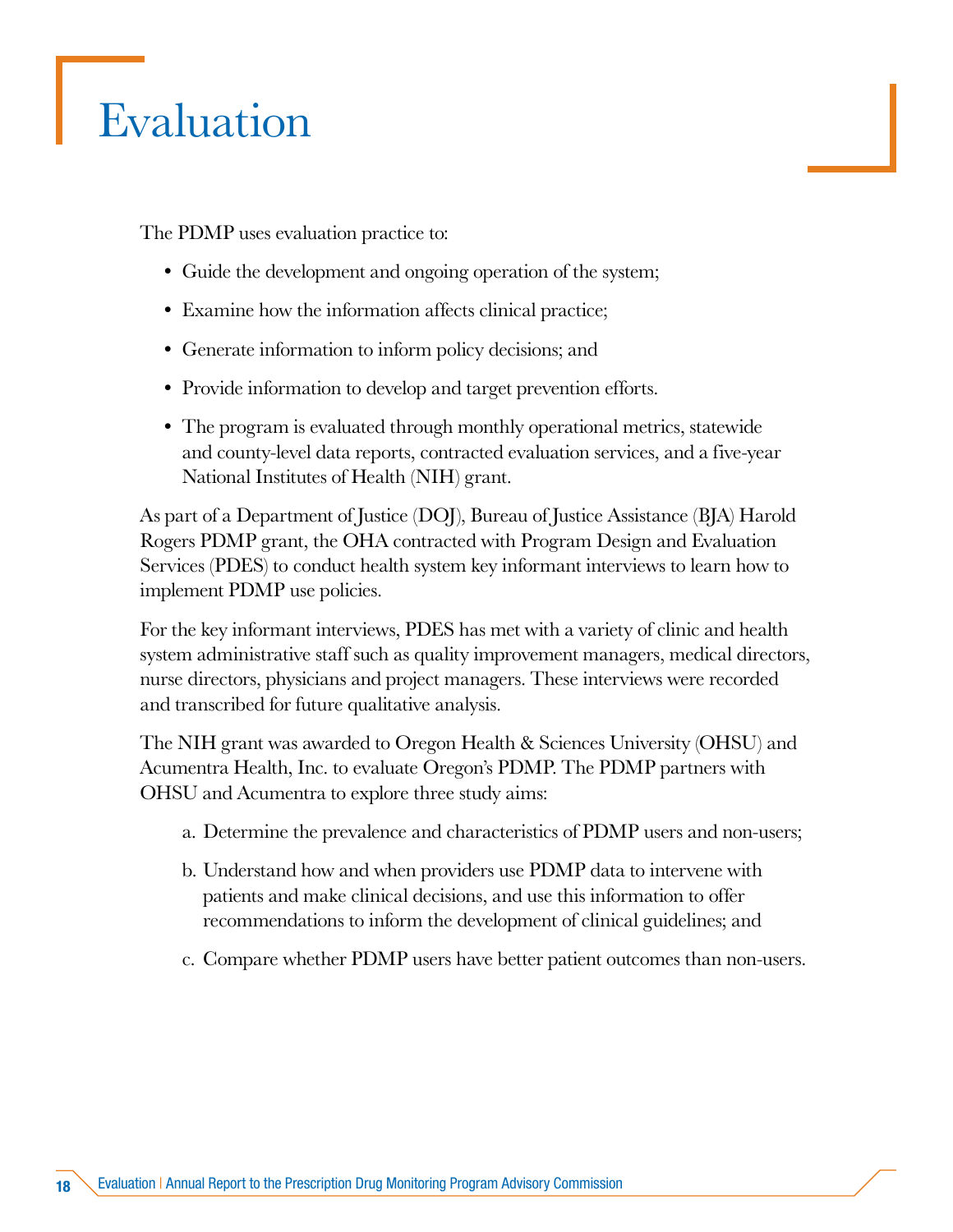The work for 2015 focused on the third aim to prepare data for analysis and develop code to explore patient outcomes. The team analyzed dispensation patterns associated with incidence of overdose and the impact of PDMP use on clinical practice. Findings will be used to assess the utility of the PDMP, target outreach, and tailor education campaigns and training tools. An article titled "Leading a Horse to Water: Facilitating Registration and Use of a Prescription Drug Monitoring Program" was published in November 2014 in The Clinical Journal of Pain. Another publication is currently under review.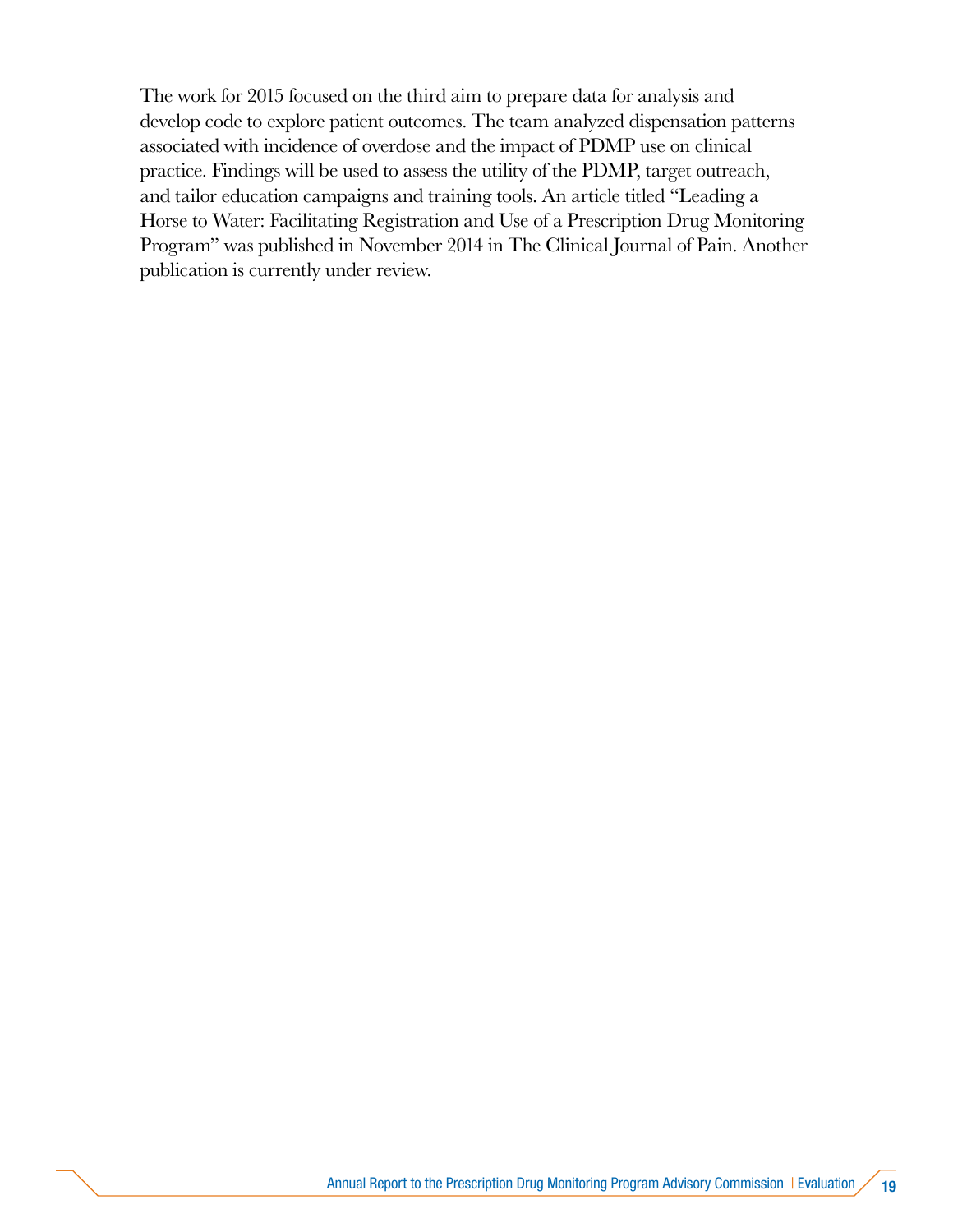# <span id="page-23-0"></span>Partnerships

The PDMP partnered with Jackson County to create a prescriber dashboard report to help physicians identify patients at increased risk for overdose. The teams collectively established the risk indicators, and the program worked with the system vendor to develop a customized automated system report. The dashboard reports will contain a line list of patients who meet one or more of the following high-risk overdose indicators:

- a. Opioid prescriptions at or greater than 120 milligrams MED per day;
- b. Methadone prescriptions at or greater than 40 milligrams per day;
- c. Co-prescribed opioid and benzodiazepine prescriptions;
- d. Opioids prescribed for three or more consecutive months; and
- e. Prescriptions from four or more prescribers and pharmacies within a six-month time frame.

Dashboards will denote which indicators were met for each patient listed. The names of the patients will be hyperlinked so a system user can click on the name to pull up a detailed six-month report to examine potential risk factors. This system was expected to be implemented in 2015, but due to an extended delay by the system vendor, was completed Jan. 30, 2016. In the interim, PDMP staff manually created 14 prescriber dashboard reports for health care providers who indicated they wanted to participate. Feedback on these initial reports was very positive. In addition, the program developed three online training modules to help health care providers use the PDMP to improve practice and patient health outcomes.

The program partners with Coos County's Coordinated Care Organization (CCO) Western Oregon Advanced Health (WOAH) on a performance improvement project to support safe prescribing. Coos County mental health prescribers developed a policy to limit the co-prescribing of opioids and benzodiazepines. The policy includes checking the PDMP before prescribing a benzodiazepine. The program has provided WOAH with county-specific PDMP data on co-prescribed opioids and benzodiazepines throughout 2015 to see how the policy has impacted practice, such as whether or not unwarranted co-prescribing has declined. The intent is to use the data to guide best practice.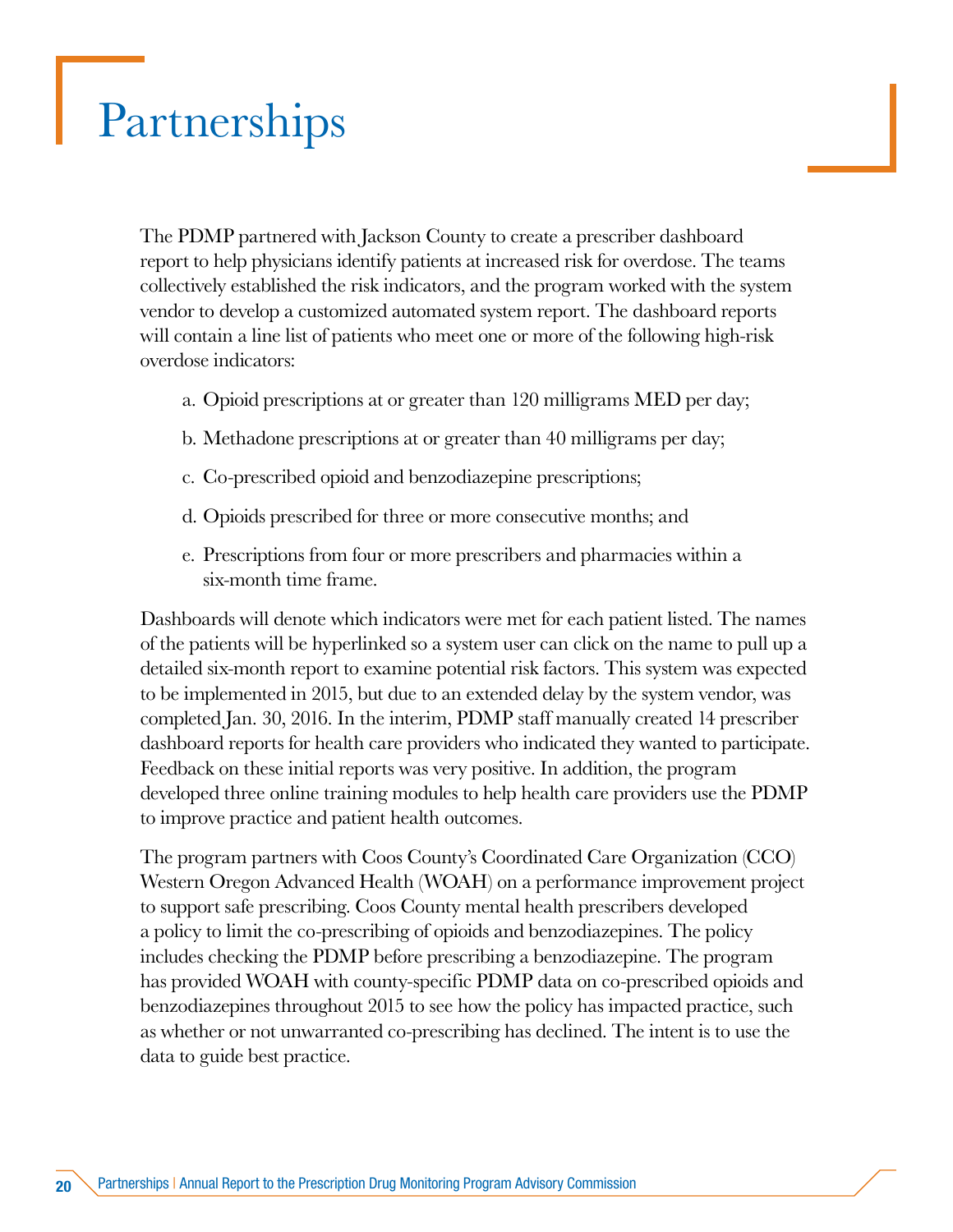The program partners with the Oregon Coalition for Responsible Use of Meds (OrCRM) to promote PDMP use. The OrCRM is a statewide coalition launched to prevent overdose, misuse and abuse of amphetamines, benzodiazepines and opioids among Oregonians. Coalition representation includes leaders from state agencies and nonprofits whose work takes place throughout the entire state. Shared areas of work include the implementation of prescribing guidelines, increased use of the PDMP, patient education on the dangers of prescriptions drugs, the promotion of non-opioid pain management strategies, and improved access to addictions treatment services. The OrCRM convened a series of regional summits during 2015 to assess the scope of the problems associated with controlled substances and the various efforts to address these problems. PDMP staff attended these meetings in Redmond, La Grande and the Portland metro area, and gave presentations, shared data, offered policy advice and discussed strategies with the PDMP, and assisted health care providers with sign up and use of the system. PDMP staff created a special year-todate report with a focus on central Oregon for the meeting in Redmond in October.

The program partners with the Centers for Disease Control's National Center for Injury Prevention and Control (Injury Center). The Injury Center provides support and technical assistance to address the main drivers of the prescription drug overdose epidemic, particularly the inappropriate prescribing and use of opioid pain relievers. The Injury Center emphasizes advancing "upstream" interventions that prevent dependency, abuse and overdose due to prescription opioid pain reliever use. The program provides data and conducts prescription drug overdose surveillance activities to help identify ways to improve clinical practice.

Finally, the program continues to partner with the DOJ BJA through the Harold Rogers PDMP grant program. The current grant was extended through September 2016. The purpose of the Harold Rogers PDMP grant program is to plan, implement and enhance prescription drug monitoring programs to prevent and reduce the misuse of prescription drugs. The program is working on its third grant award. As part of the grant, the program is developing online training modules to help health care providers use the PDMP to improve practice and patient health outcomes as well as enrolling prescribers and delegates in the PDMP.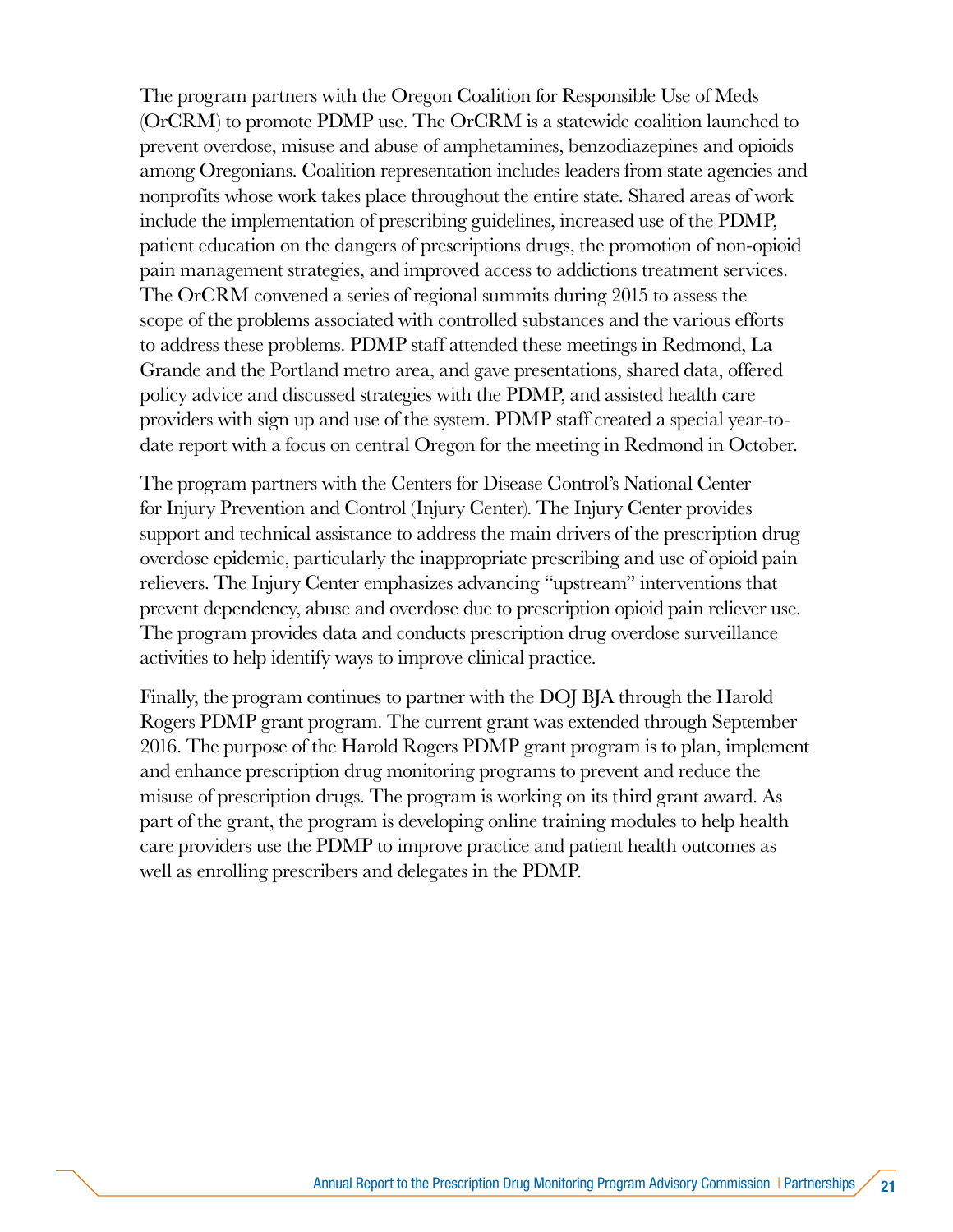# <span id="page-25-0"></span>Barriers and needs

The legislative intent of the PDMP as a tool to inform prescribing practice and improve patient health outcomes has not been fully realized due to a variety of issues. System use increased in 2014, in large part due to office staff being allowed access on behalf of a provider. Approximately 7 million controlled substance prescriptions entered into the database annually, the number of system users (12,142 at the end of 2015) and the number of queries conducted (1,118,201 during 2015) have not resulted in reductions of prerscriptions per patient, doses or duration of prescriptions. If private and public health systems adopt prescribing guidelines for chronic, non-cancer pain patients and PDMP use guidelines,\* a significant improvement in patient safety and clinical outcomes is expected.

Program evaluation data indicate prescribers want information pushed out to them so they are informed when one of their patients is at increased risk for adverse outcomes, but the law does not permit these unsolicited notifications. Prescribers or their delegates have to log into the system and request the information. This practice does not fit well within the typical clinical practice workflow.

The program has had to assess staff resources as the system has matured. A need for additional administrative staff has been identified.

#### Issues on the horizon

- Interstate data sharing Oregon health care providers continue to express the desire to have access to PDMP information from other states. This is a particular concern in communities bordering other states.
- Real-time reporting Federal agencies continue to offer grant funds to state PDMPs to encourage "real-time" reporting by pharmacies  $-e.g.,$  close-topoint-of-sale reporting of data. The costs and related benefits of this system customization are yet to be determined.

<sup>\*</sup>Oregon Pain Guidance Group. Southern Oregon Opioid Prescribing Guidelines: A Provider and Community Resource. February 2014.<http://www.southernoregonopioidmanagement.org/opioid-prescribing-guidelines>/. Dowell D, Haegerich TM, Chou R. CDC Guideline for Prescribing Opioids for Chronic Pain — United States, 2016. MMWR Recomm Rep 2016;65:1–49. <http://www.cdc.gov/media/modules/dpk/2016/dpk-pod/rr6501e1er-ebook.pdf>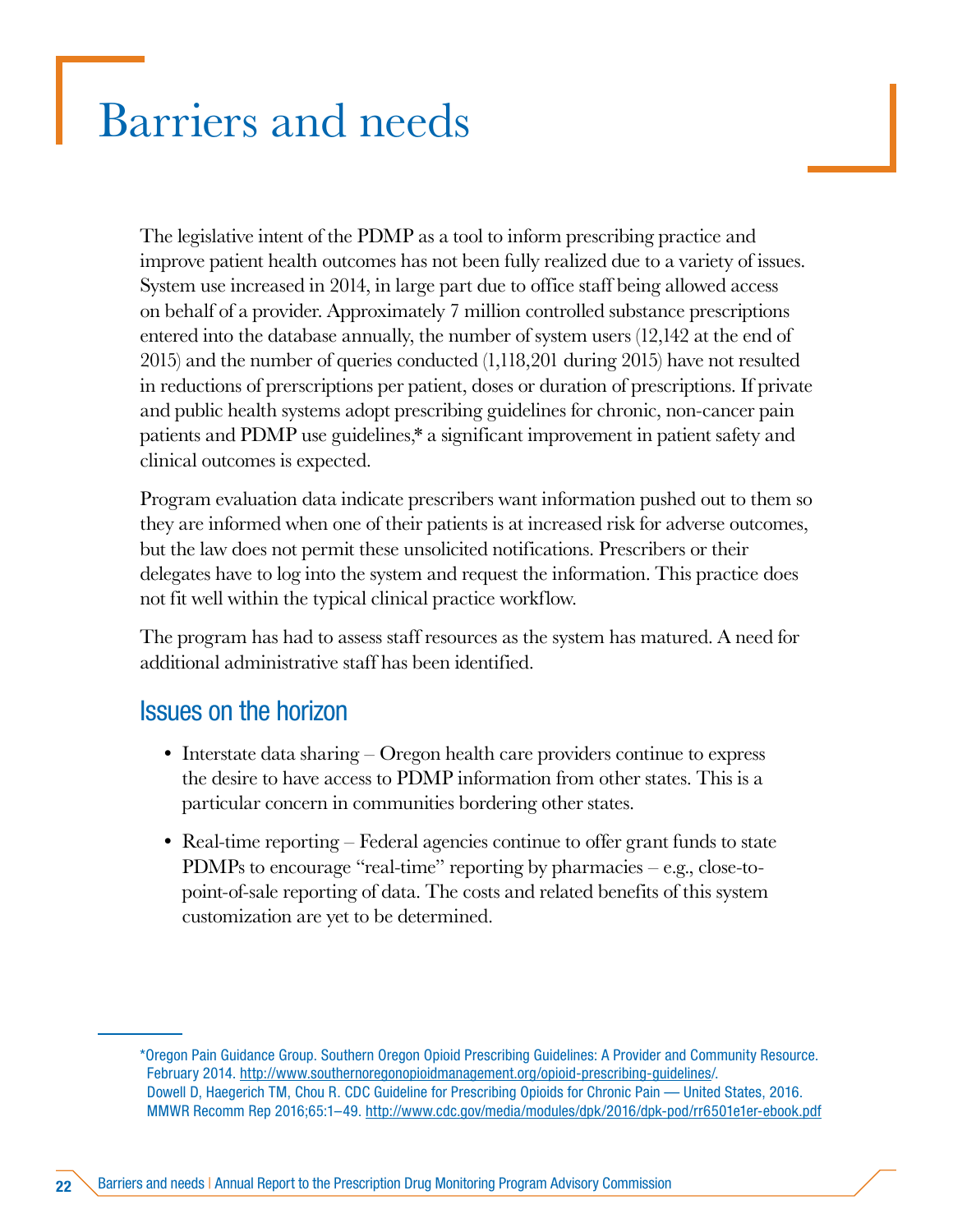- PDMP integration with electronic health record/health information exchange (EHR/HIE) – As noted above under "Barriers and needs," access to the PDMP needs to fit better within the clinical practice workflow. Integrating the PDMP with an EHR/HIE would streamline the process by eliminating the need for logging out of an electronic health care system and/or entering separate credentials to log in, but some concerns exist with respect to completeness, validity and reliability of data transferred through a third party gateway. Costs to integrate these systems and sustainability issues also call into question the viability of this option at this time. See the "Advisory Commission activities" section above for more details on this topic.
- U.S. DEA lawsuit The PDMP, as an agency of the state, filed a lawsuit in 2012 against the United States Drug Enforcement Administration (DEA) to determine its rights and obligations in complying with administrative subpoenas to produce PDMP information. State law requires law enforcement requests be accompanied by a court order based upon probable cause; a subpoena is not sufficient. The American Civil Liberties Union of Oregon (ACLU) argued PDMP patient data was protected health information and was protected by Fourth Amendment rights. In February 2014, the United States District Court of Oregon granted summary judgment stating a DEA administrative subpoena to obtain prescription records from the PDMP violates the Fourth Amendment. The DEA filed its appeal to this ruling in October 2014. Oregon and the ACLU filed its appellee brief in response to the appeal in December 2014. The Oregon Medical Association, along with the American Medical Association and eight other state medical associations, filed an amicus brief in support of the summary judgment. The Oregon DOJ expects a hearing in 2016.
- The PDMP partnered with OrCRM to support six regional Prescription Drug Abuse Summits in Oregon in 2015. The summits convened leaders of CCOs, practitioners, treatment specialists, law enforcement and other local stakeholders. The PDMP sought to complete three objectives with local attendees:
	- a. Define a local plan to implement PDMP use guidelines;
	- b. Define a local plan to implement prescribing guidelines; and
	- c. Identify local members for a community action team and a pain guidance workgroup.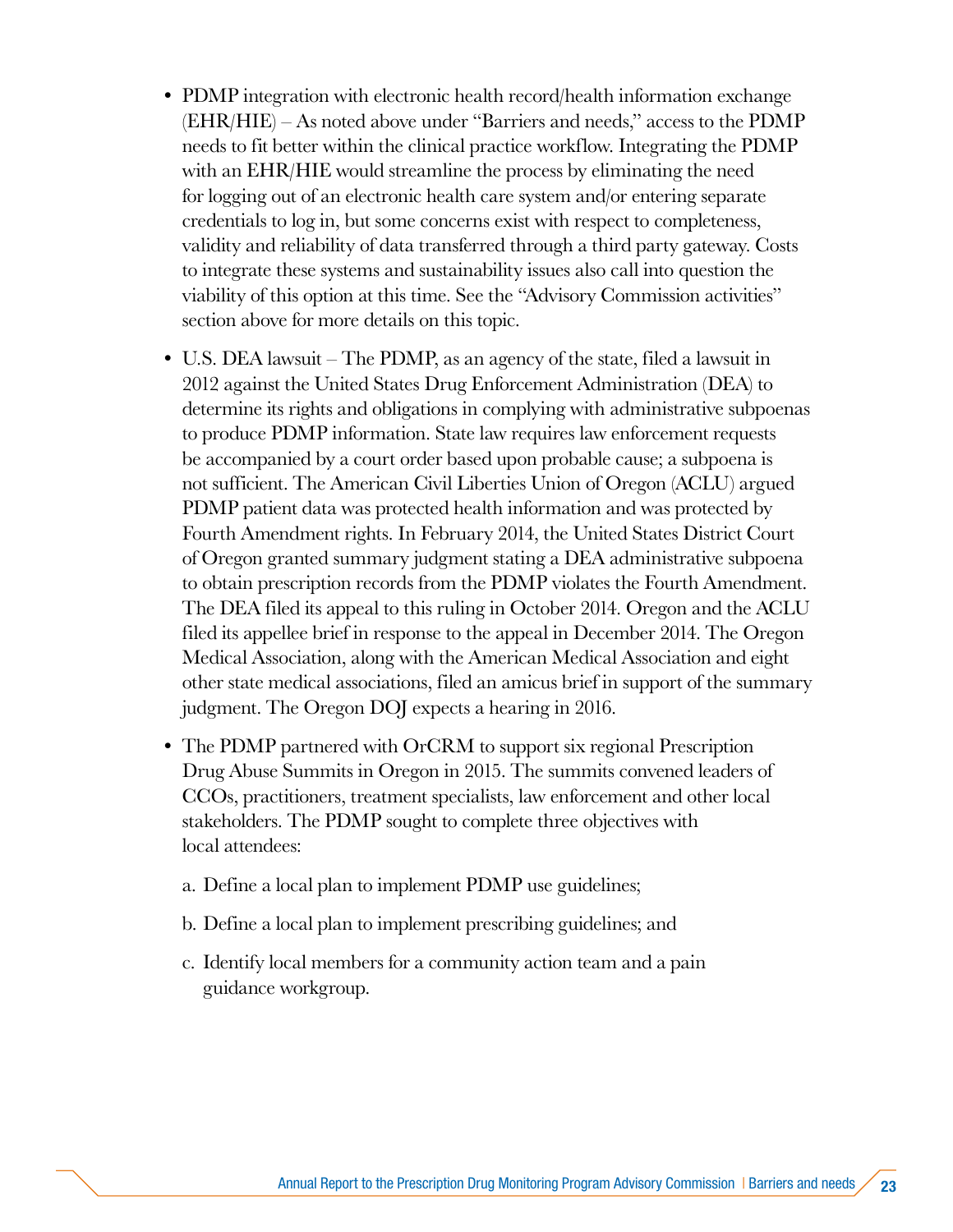# <span id="page-27-0"></span>Discussion

The Oregon Prescription Drug Monitoring Program (PDMP) continued to make progress to increase system utilization in 2015. Efforts to enroll the 4,000 most frequent prescribers of controlled substance medications, including one-on-one outreach for the first few months of the year along with an outreach effort in the last two months of the year, resulted in 2,864 (72%) with PDMP accounts. This effort to increase access and system utilization will continue to be a high priority for the program.

Overall system use increased by 38% to more than 1.1 million patient queries by health care providers and pharmacists. This shift indicates health care providers are taking advantage of the legislative change allowing office staff to access patient information on their behalf – a process more in line with the typical clinical practice workflow. Pharmacist use was another significant factor in the overall system increase of 31% (115,133 more queries). This was driven by chain pharmacies such as Walmart and Walgreens that require pharmacists to conduct queries when dispensing specified controlled substances. The program will continue to work with the coordinated care organizations through the Quality and Health Outcomes Committee to explore similar PDMP use policies for prescribers. The program will also work to improve the quality and accessibility of PDMP information through efforts such as the development of an automated patient overdose at-risk indicator report.

There was an increase in 2015 in the number of patient-requested reports sent to third-party providers. Twenty-three patient-requested reports were sent to third-party providers, as compared to 17 in 2014 and 24 in 2013. Behavioral health care providers are not allowed access to the PDMP, but they can work with their patients to obtain information that can affect their therapeutic approaches. Patients in substance abuse treatment, particularly those with chronic, non-cancer pain, are a population in need of more informed, better coordinated care. The PDMP could prove beneficial to improve health outcomes for these patients.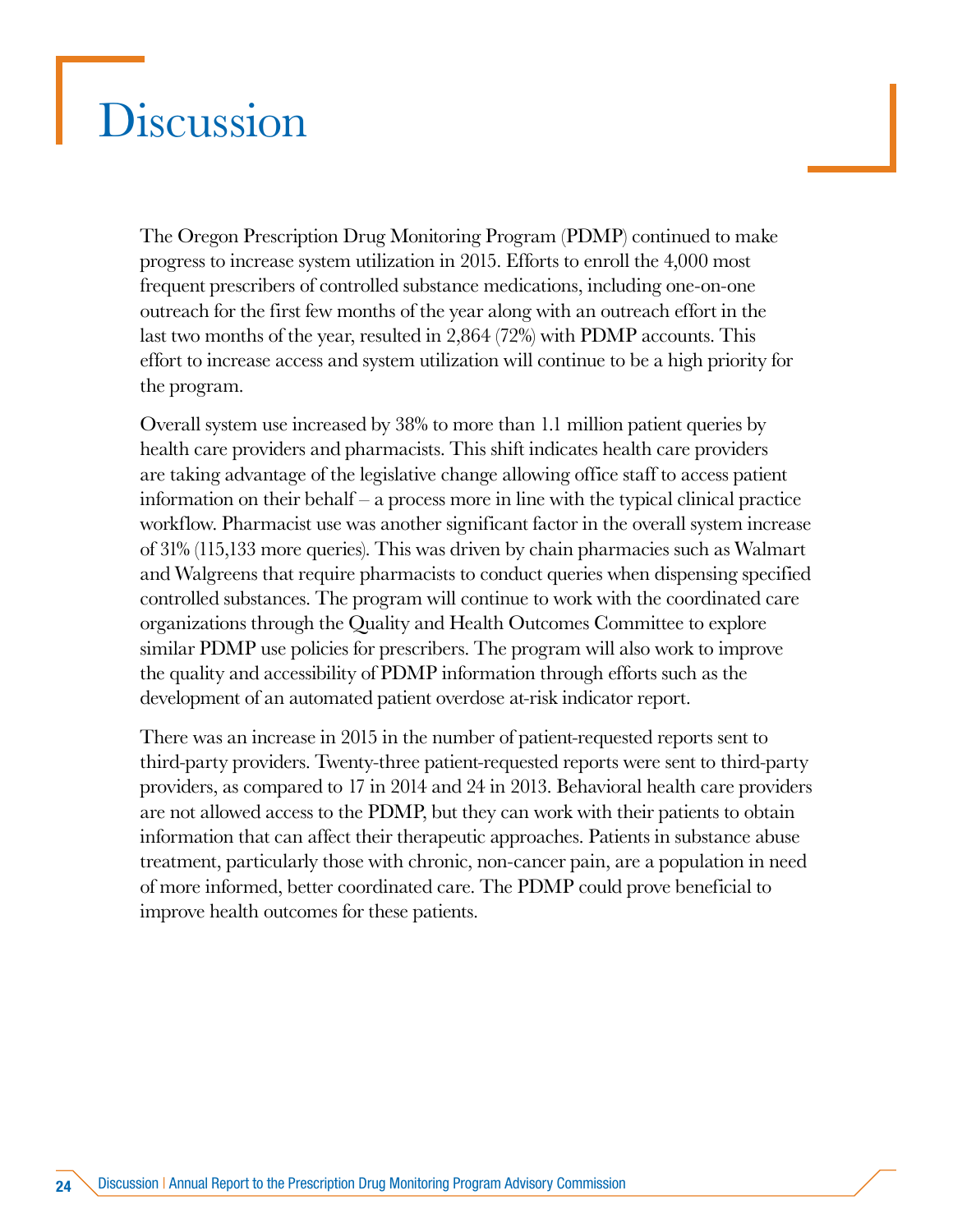Evaluation research and quality assurance efforts are valuable for informing program operations and understanding and mitigating problems associated with system use. Work conducted with partners illustrates how the PDMP data can be used to assess the impact that system use has on clinical practice. However, more needs to be done to assess how this impact may affect patient health outcomes. Work with researchers to evaluate the PDMP is essential to this end, but additional staff or legislative action is needed to provide researchers with the data necessary to conduct informative program and system evaluation research.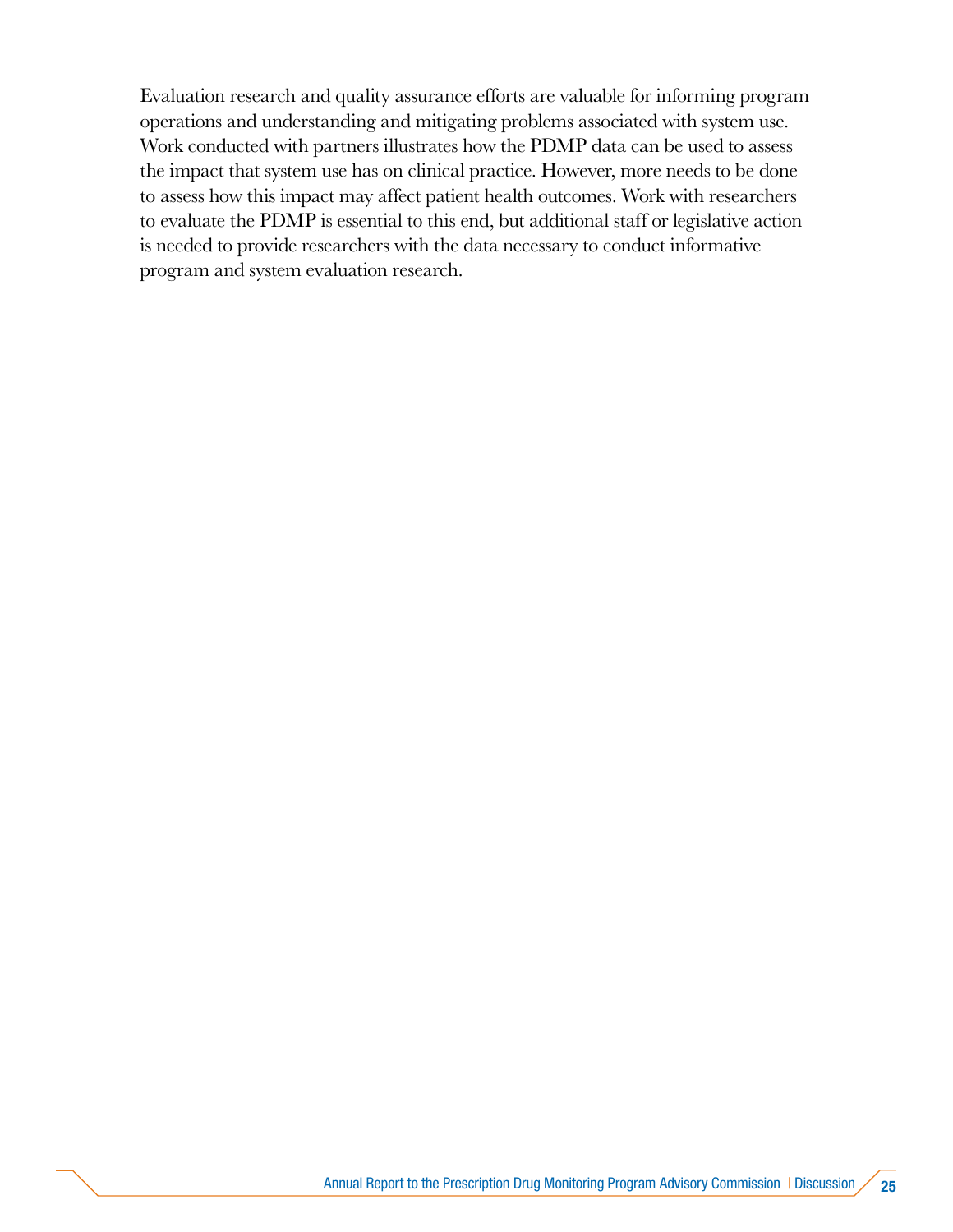# <span id="page-29-0"></span>Recommendations

Recommendations were developed from the information gathered from business operations, reports and evaluation efforts.

- Assess and address PDMP staff resource needs.
- Establish a new target to sign up 95% of the 4,000 most frequent prescribers of controlled substance to access the PDMP.
- Initiate the adoption of PDMP use guidelines in health systems.
- Increase the number of substance abuse treatment providers using voluntary patient reports in treatment plans.
- Monitor the completeness, validity and reliability of the data integration solution with the Emergency Department Information Exchange.
- Conduct a biennial customer satisfaction survey.